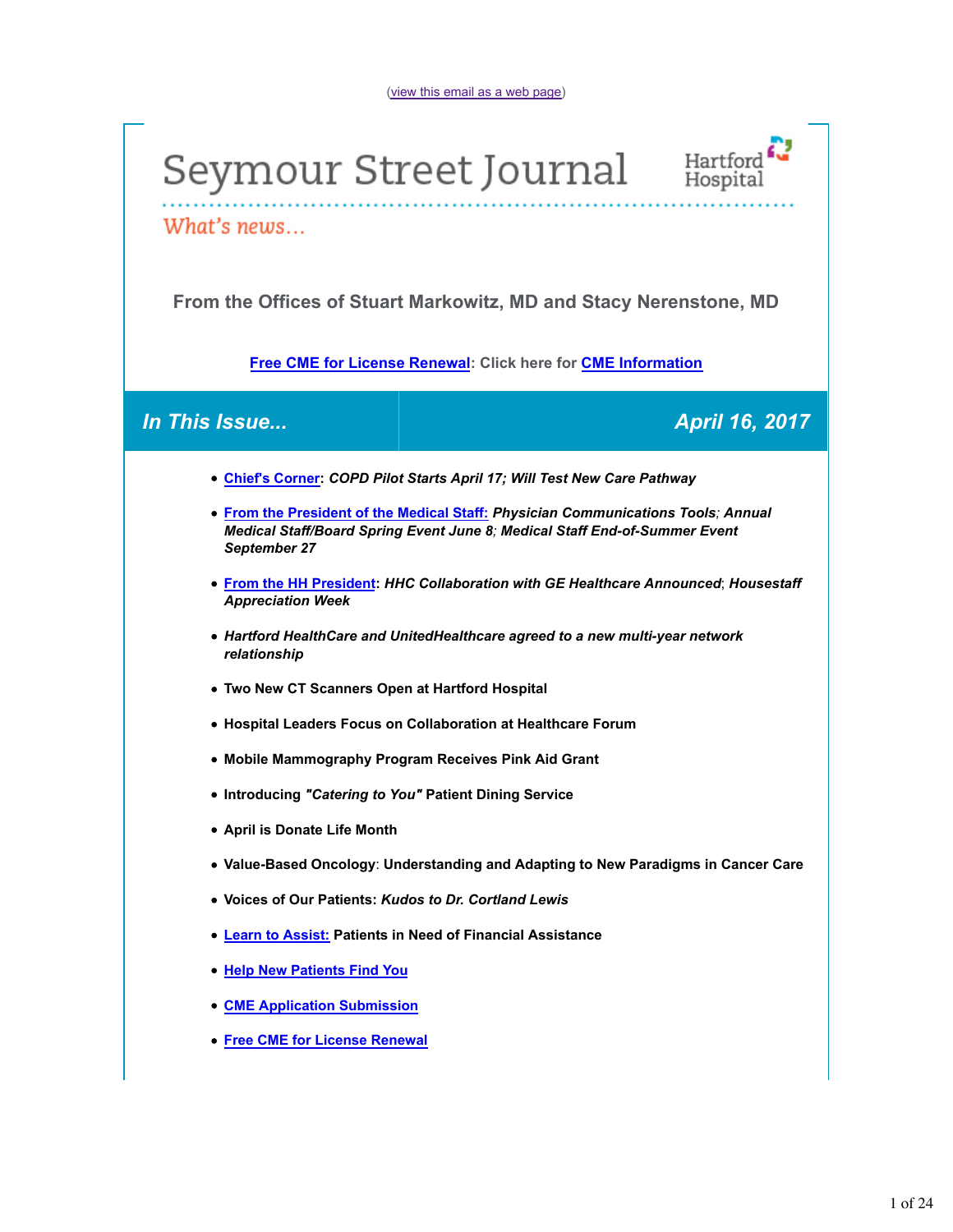*"Wherever the art of medicine is loved,*

**1984: The first successful heart transplant in Connecticut was done at Hartford Hospital by Dr. Henry B.C. Low.**

*there is also a love of humanity."*

**- Hippocrates**

*Follow Hartford Hospital on facebook, youtube and twitter*

# *Chief's Corner*

*- Dr. Jack Greene, Hartford HealthCare Regional Vice President of Medical Affairs for the Hartford Region and Hartford Hospital*

### **Just Ask Us!**

We have put in place a dedicated email box for the medical staff, called "Ask Jack." The emails will be picked up each day, and I will be responsible for making sure that you receive feedback. Send your concerns to *askjack@hhchealth.org*.

In addition, there is a dedicated email box to ask questions of **Dr. Stu Markowitz**. Send your questions or comments to *StuandYou@hhchealth.org*, and you'll get a response from Stu within 10 days.

### **COPD Pilot Starts April 17; Will Test New Care Pathway**

*Dr. Ajay Kumar, Chief of Medicine, and Michael Davis RN, Director of Nursing*

As we move toward a more patient centered environment, we are continually looking for opportunities to improve both quality and the patient experience. Through the work of our Clinical Care Redesign team, we are excited to announce on April 17 to May 1 a COPD pilot will take place to help test and operationalize a new care pathway aligned with the most recent published Gold guidelines, February 2017.

Our goal is to improve patient outcomes by reducing readmissions and identifying areas of opportunity and streamlining our processes.

We will be taking a deeper dive into the following areas:

- IV to PO transition therapy
- Inhaled medication regiments
- Early transfers out of step down / appropriate level of care
- Appropriate consultations
- Discharge disposition
- Post-acute care follow-up
- Med reconciliation

During this process we ask for your support, feedback, ideas and suggestions. Pilot will include daily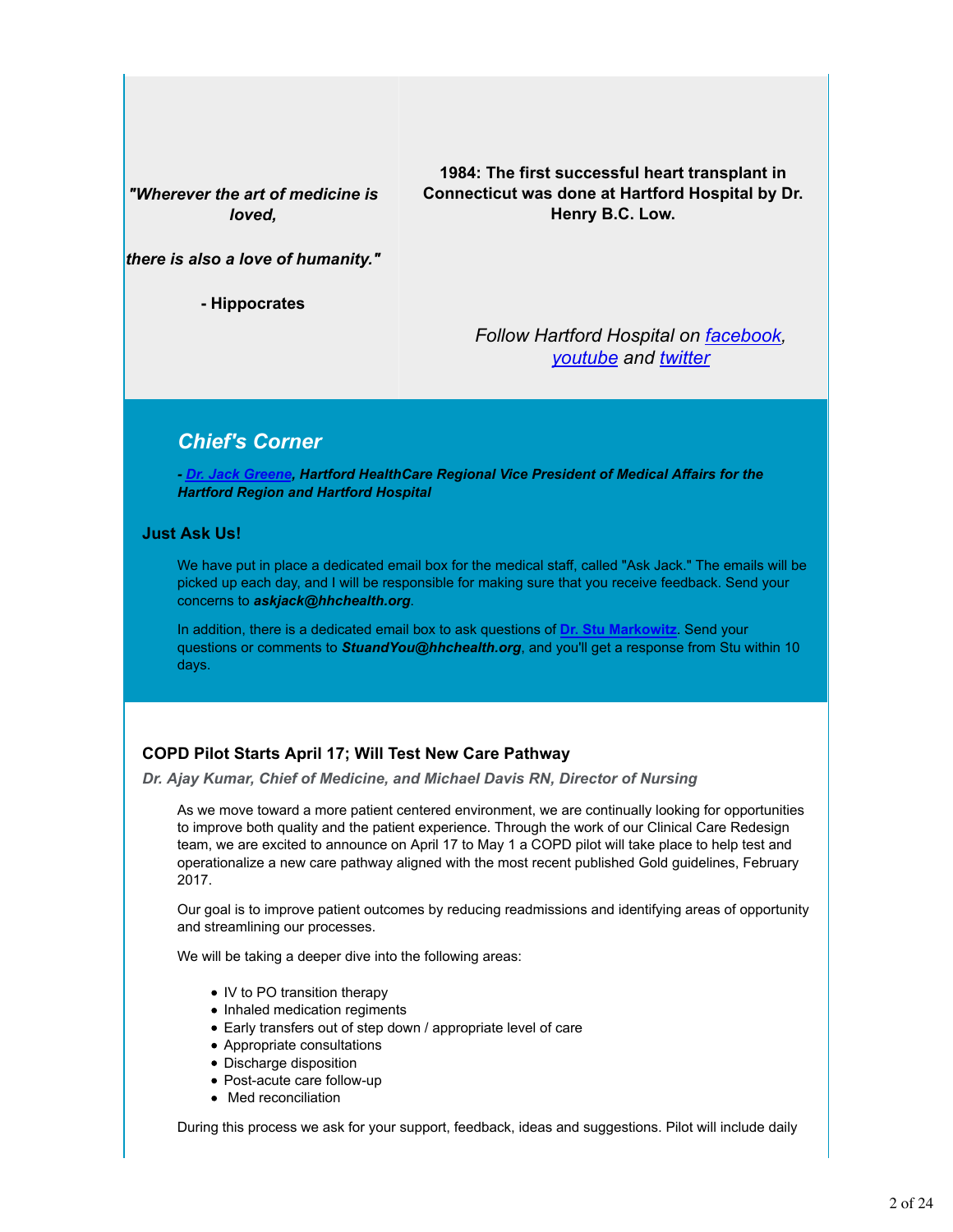huddle and review of all COPD patients at HH. Concluding the pilot we will be planning a detailed report of our findings and lessons learned. Stay tuned for a date to be scheduled with in the third week of May. If you have any questions or concerns, please reach out to office of Dr. Ajay Kumar or Michael Davis, RN.

#### **Members of COPD pilot team**

- *Dr John McArdle*
- *Dr Mitchell McClure*
- *Jennifer Ash APRN*
- *Dr Misbahul Siddiqi*
- *Dr Premkumar Padmanabhan*
- *Saimir Sharofi RRT MMA*
- *Dr Fred Tilden*

# *From the President of the Medical Staff*

*- Dr. Stacy Nerenstone*, *President of the Hartford Hospital Medical Staff*

### **Physician Communications Tools**

Dear medical staff colleagues,

We know from the comments of our patient experience surveys that communication between providers can affect patient care and length of stay, and here at Hartford Hospital it is an area of opportunity for improvement.

Here is a reminder of the physician communications tools available to our medical staff members in an easy to use format. Please use these tools to improve timely communication with colleagues about our patients, and help increase our patients' satisfaction.

### **Tiger Text**

Multi-platform, secure, real-time clinical messaging system

- HIPAA compliant
- Free on your cell phone
- Download it from the APP store to your phone
	- o To set up Tiger Text, contact John Rogalsky at John.Rogalsky@hhchealth.org or (860) 972-3207
	- Questions? Contact Dr. Marc Palter at Marc.Palter@hhchealth.org

### **Dragon**

Voice recognition transcription tool for EPIC EHR at HHC hospitals

- Introductory and personalization classes are available
	- To register for a class, contact your clinical chief's administrative staff
	- o Questions? Contact Dr. Marc Palter at Marc.Palter@hhchealth.org

### **Priority Paging**

- Standardized paging/texting communications
- **STAT**: Immediate response required or results in significant implications
- **URGENT**: High priority requiring response within 30 minutes
- **ROUTINE** Non-urgent; return call within 2 hours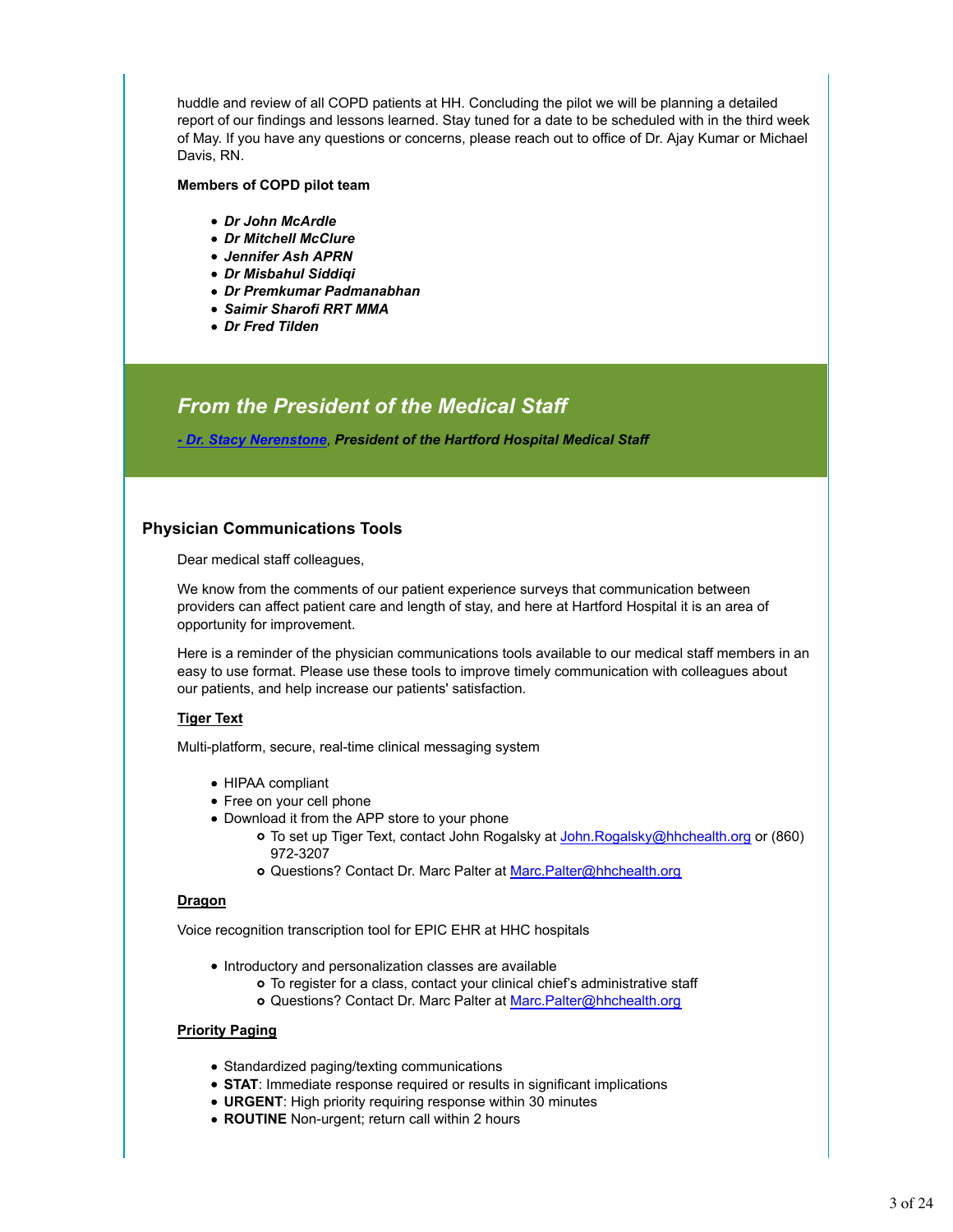### **Correct Paging Example**: "*Urgent: N11/Katie/860-696-9171/Critical K*"

**.** Questions? Contact Dr. Mitchell McClure at **Mitchell.McClure@hhchealth.org or Michael Davis** at Michael.Davis@hhchealth.org

### **Seymour Street Journal (SSJ)**

Biweekly physician newsletter

- Keeps physicians informed and up-to-date on hospital, network, and health care news in a concise, convenient form
- Sent to your preferred e-mail address every other Sunday
	- To subscribe: https://hartfordhospital.org/health-professionals/medical-staff-services/ssj
	- o Suggestions/Ideas for SSJ: Contact Luisa Machado at Luisa.Machado@hhchealth.org

### **Annual Medical Staff/Board Spring Event June 8**

The Annual Medical Staff-Board Spring Event will be held on Thursday, June 8 from 6-8:30 p.m. in Heublein Hall. Please join your colleagues in recognizing the accomplishments of the recipients of our Annual Medical Staff Awards, and welcome our new faculty members joining Hartford Hospital.

### **Save the Date: Medical Staff End-of-Summer Event**

*September 27 (Wednesday), 6-9 p.m., New Britain Museum of American Art*

Join the Medical Staff Officers and your colleagues from the Hartford Hospital Medical Staff for a unique opportunity to socialize and enjoy each other's company.

Join your colleagues from the Hartford Hospital Medical Staff for an amazing evening at the New Britain Museum of American Art.

You will have exclusive admission to the gallery spaces including the works of Howard Pyle, Frederic Rodrigo Gruger, N. C. Wyeth, Norman Rockwell, and more.

Food will be provided by Riverhouse Catering. The menu will vary depending on the inspiration of the Chef at Riverhouse Catering.The evening will feature heavy appetizers, small plates bursting with bold flavors and sweet endings as well as wine, beer and beverages.

# *From the Hospital President*

*Dr. Stu Markowitz*, *Senior VP, HHC, and Hartford Region President*

### **HHC Collaboration with GE Healthcare Announced**

On April 11 we announced a major collaboration between Hartford HealthCare and GE Healthcare.

Over the course of a unique seven-year relationship, we will leverage GE's advanced analytics and imaging technology to improve patient flow, enhance our imaging services and provide seamless transfers.

This collaboration is designed to accelerate our work to create a new standard of customer safety, experience and affordability. In accordance with our metrics-driven culture, both we and GE have committed to achieving measurable improvements and outcomes.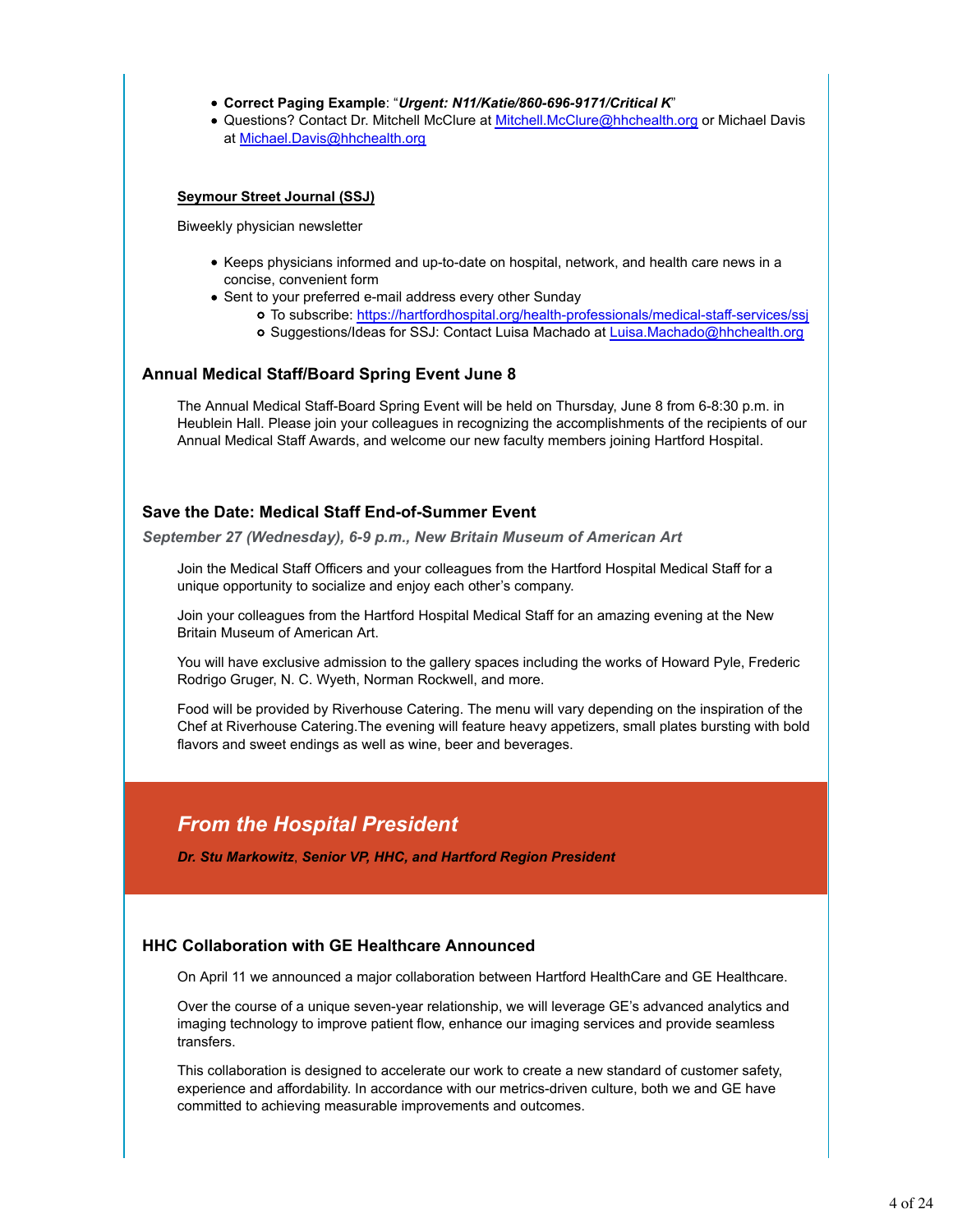One of the most visible features of this collaboration will be a new Care Logistics Center, which GE will help us implement. This center, which will expand and replace our current Hartford Hospital Transfer Center later this year, will provide a comprehensive and systemwide view of beds and other elements of clinical capacity. It will allow us to better monitor and plan for upticks in patient demand and help reduce unnecessary delays in diagnosis and treatment.

While this collaboration is unique, it is also one of a series of strategic relationships in which national and global leaders including GE, Memorial Sloan Kettering Cancer Center, GoHealth Urgent Care, the Advisory Board Co. and Compass One are looking to work with Hartford HealthCare.

This is a testament to the system of care we are building, owing to our culture, expertise and scale. In many important ways, these collaborations are a tribute to you and your teams.

### **Housestaff Appreciation Week**

#### *APRIL 16-22*

Please join us in thanking our Hartford Hospital and University of Connecticut Residents and Fellows for all their efforts, knowledge, expertise and compassion that they bring to the care of our patients at Hartford Hospital.

Their participation in our clinical activities is essential to the quality of our outcomes.

# *Top News*

### **Hartford HealthCare and UnitedHealthcare agree to a new multi-year network relationship**

Early in the morning of Saturday, April 15, Hartford HealthCare and UnitedHealthcare agreed to a new multi-year network relationship.

This agreement means there is no disruption in coverage for patients with UnitedHealthcare plans, including Oxford Health Plans.

Individuals who are enrolled in UnitedHealthcare's individual, Medicare, and employer-sponsored plans will continue to have in-network access to all Hartford HealthCare facilities and providers participating through Integrated Care Partners.

# **Two New CT Scanners Open at Hartford Hospital**

On April 17, the Radiology Department will be introducing two new CT scanners. These stateof-the-art scanners will replace existing equipment that is end of life and afford our teams the opportunity to receive enhanced images and enhanced surgical planning while reducing patient wait times.

Additionally, the scanners are bariatric friendly, with a 675-pound weight capacity.

The GE Revolution CT, a 256 slice scanner, will be replacing our current 64 slice scanner. The Revolution CT scanner will allow us to perform state of the art cardiac angiography as well as it's cutting edge use with TAVR protocol technology.

The second scanner is a GE Revolution HD, a 128 slice scanner, which will be replacing our existing 8 slice scanner. The Revolution HD offers excellent metal artifact reduction software, which will improve image quality for patients with metal implants and is CMS complaint, allowing for a broader range of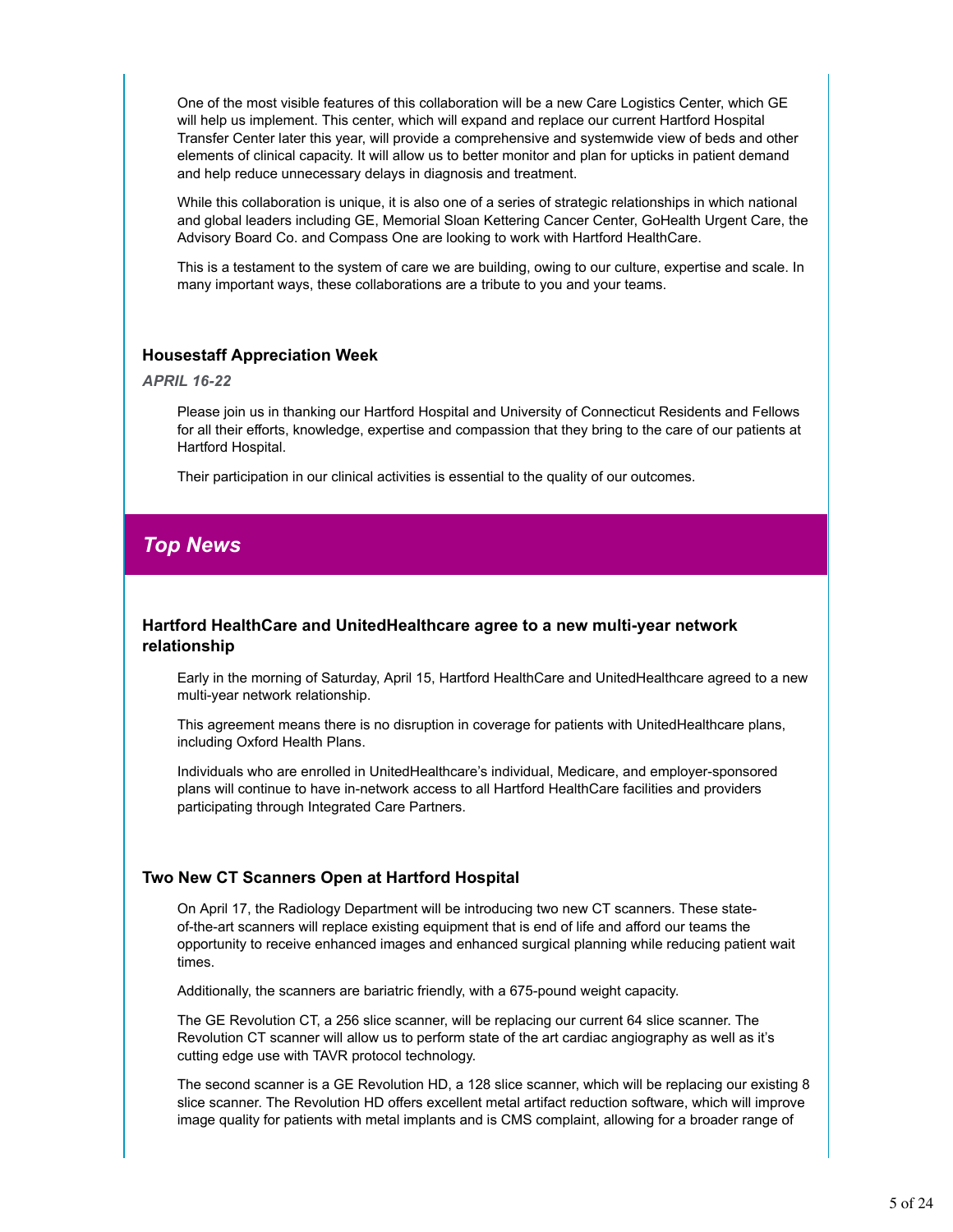use with patients.

To schedule an appointment, contact Hartford Hospital, CT scheduling at 860-972-2508.

### **Hospital Leaders Focus on Collaboration at Healthcare Forum**

On March 12, the Metro Hartford Alliance's Connecticut Health Council held a day-long forum, *Change in DC: What it Means for Connecticut's Health Sector*.

Speakers included **Elliot Joseph, Chief Executive Officer, Hartford HealthCare;** Marna Borgstrom, Chief Executive Officer, Yale New Haven Health and Yale New Haven Hospital; as well as legislators and representatives from the state, insurance companies, and other areas of the healthcare sector.

The hospital leaders participated on a panel with insurance and industry executives to discuss a range of topics.

Discussing the need to reduce the cost of healthcare, Ms. Borgstrom emphasized the importance of focusing on the social determinants of health that negatively impact healthcare for so many in our state.

"We can't just look to healthcare to solve all the problems of the cost of healthcare," she said. Ms. Borgstrom noted that people who don't have their basic needs met have more chronic diseases and worse health outcomes overall, which adds cost to the system. Addressing these fundamental, underlying issues will help to build healthier communities and reduce cost.

Discussing cost and quality transparency, Mr. Joseph said that healthcare leaders embrace the concept. "Transparency is a tremendous force for good," he said, though he also acknowledged the challenges inherent in gathering and presenting cost and quality data to the public in a way that engages them.

The hospital leaders described ways to take costs out of the system, including by supporting innovation and reducing variation in care. To achieve these goals, there is a need for greater partnership and collaboration with the state, they said.

A legislative panel featuring U.S. Senator Chris Murphy, U.S. Congressman John Larson, and U.S. Congresswoman Elizabeth Esty focused on developments in Washington, DC. The legislators noted that they seek compromise rather than an outright repeal of the Affordable Care Act. They voiced concerns about block grants for the state of Connecticut.

A third panel featured state representatives Ben Barnes, Secretary of the State of Connecticut Office of Policy and Management; Mark Schaefer, Director, Healthcare Innovation, State Innovation model Program Management Office; Ted Doolittle, Healthcare Advocate, State of Connecticut; and Kate McEvoy, Director, Division of Health Services, Connecticut Department of Social Services.

### **Mobile Mammography Program Receives Pink Aid Grant**

Take the Time, Hartford Hospital's mobile mammography program, has been awarded a grant for \$36,160 from Pink Aid, Inc.

The grant, which is the third that Pink Aid has awarded to the program, will support screening mobile mammography, diagnostic mammography, and coordinating services for the underserved population. The mobile mammography program is a life-saving outreach program within Hartford Hospital's Breast Care Department.

**Dr. Patricia DeFusco** leads the Hartford HealthCare Breast Disease Management Team.

*Introducing "Catering to You"* **Patient Dining Service**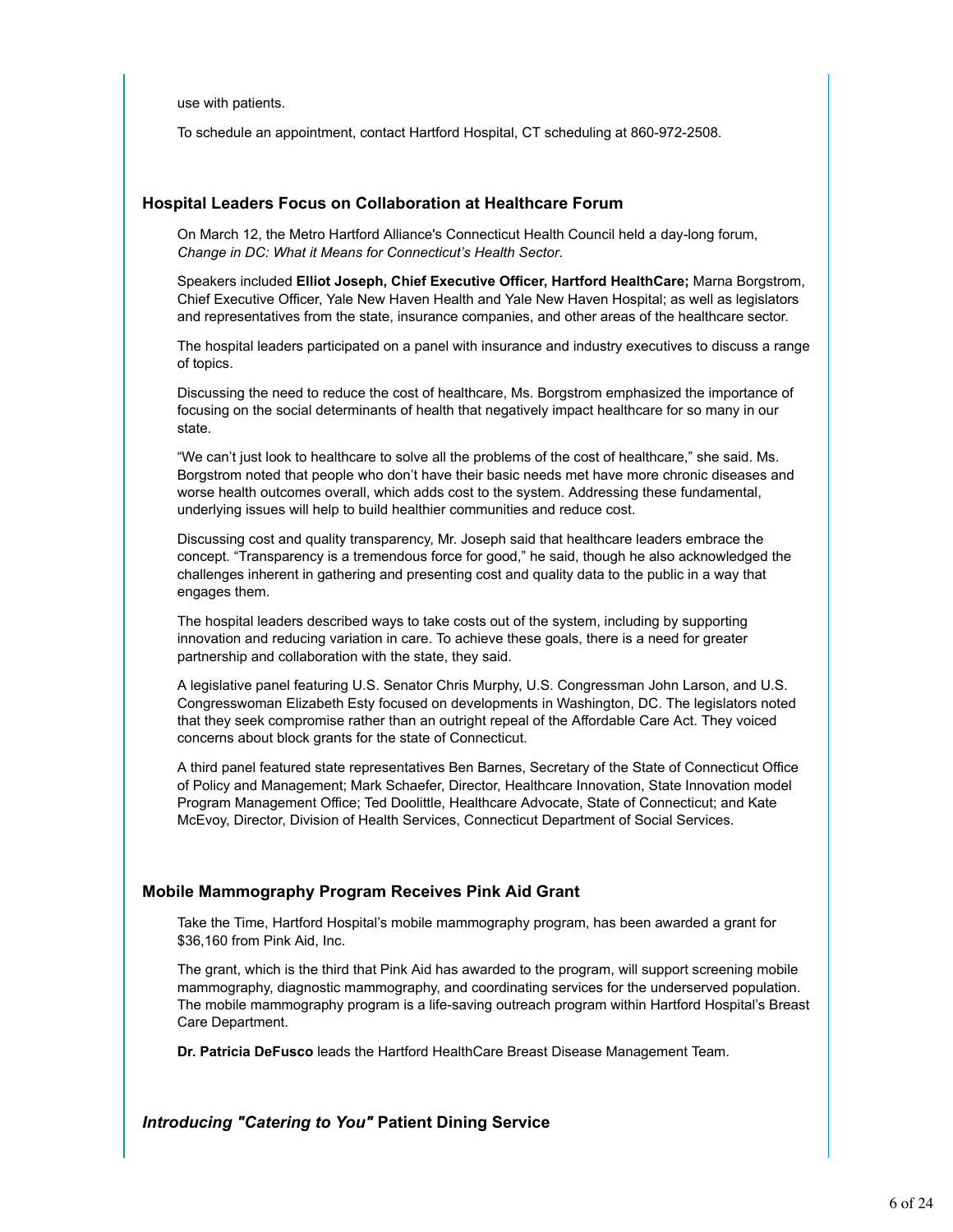Hartford Hospital is now using *"Catering to you,"* Compass One's patient dining service designed specifically to support patients' health, quality of life, and the recovery process during their hospitalization.

After admission or prior to the first meal, each patient is greeted by his or her catering associate and introduced to the *Catering to You* service. The catering associate is consistently assigned to the same unit, subsequently becoming part of the nursing team, working closely with both nursing, registered dietitians and the patient.

Over the course of each day, the catering associate will visit his or her patients nine to twelve times. Before each mealtime, the catering associate will visit the patient to take the meal order and any special requests. The catering associate will also see the patient when the tray is delivered, during catering rounds, and when the tray is picked up.

### **April is Donate Life Month**

April is Donate Life Month, a celebration dedicated to promoting the importance of organ donation. The Donate Life flag will fly in front of the hospital's main entrance all month, beginning with the annual rose ceremony on March 31.

You can sign up to become a registered organ donor on April 18 and 19 in the main hospital lobby. Volunteers will also be there to educate patients, employees and families, and answer common questions about organ donation.

### **Value-Based Oncology: Understanding and Adapting to New Paradigms in Cancer Care**

A symposium for oncology providers, practice administrators, payers, industry and health system executives will be held Saturday, May 13 from 7:30 a.m.-12:30 p.m. at the Connecticut Convention Center.

The symposium is free to HHC providers or employes, and to Memorial Sloan Kettering, Miami Cancer Institute and Lehigh Health System providers. Fee is \$25 for non-HHC providers, and \$50 for industry pharmaceutical/insurance reps.

Pre-registraion is required; call 855-HHC HERE.

# *Excellence*

# **Dr. Paul Thompson Speaks at Sports Medicine Symposium at the Boston Marathon**

**Dr. Paul Thompson**, co-physician director of the Heart & Vascular Institute, was one of the speakers at the "46th Annual Sports Medicine Symposium at the Boston Marathon" on April 15-16.

Dr. Thompson's presentations were entitled: "Pre-Participation Cardiac Screening for Sport" and "Statin-Associated Side Effects."

**Small community hospitals struggle to avoid a downward spiral**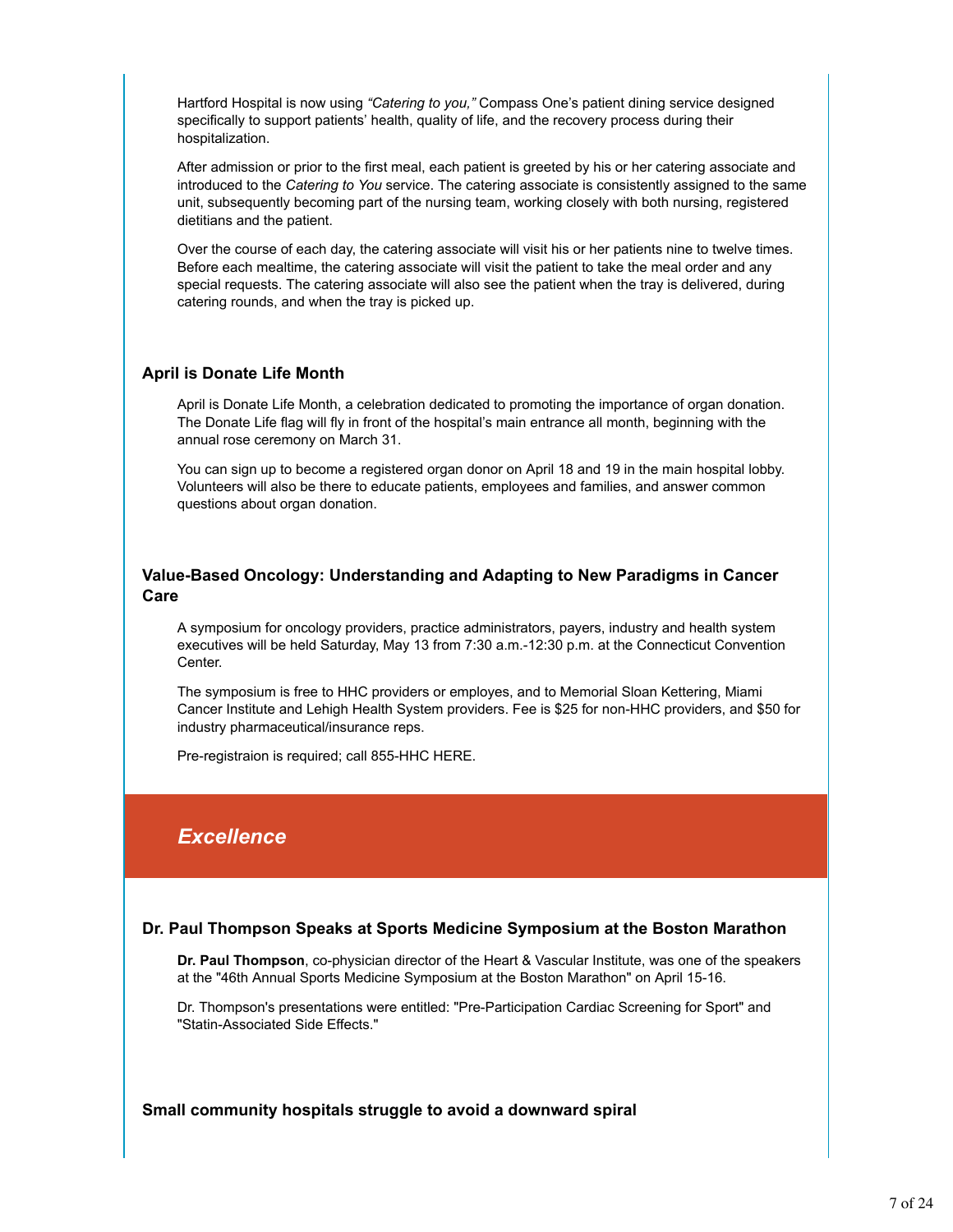Hartford HealthCare's chief medical officer and senior vice president, **Dr. Rocco Orlando III,** said standalone community hospitals are already severely challenged, and will find it increasingly difficult to remain on their own.

"Having said that, the role of community hospitals is absolutely essential," he said, citing their ability to care for people close to home.

https://ctmirror.org/2017/04/03/small-community-hospitals-struggle-to-avoid-a-downward-spiral/

### **"Heart of Hartford" Photography Exhibit Opens on April 21 at IOL**

All members of Hartford HealthCare are invited to the "Heart of Hartford" Photography Exhibit. on Friday, April 21 from 3 to 7 p.m. at the Institute of Living's Commons Building, Hartford Room.

The exhibit will showcase photographs taken by youth from the IOL's TOPS Extended Day Treatment Program. Through their artwork, TOPS youth will share the ways in which they experience Hartford as beautiful.

The project was a joint effort by Dorothy Manley, Haley Rice and Tatiana Martinez who are students from Smith College School for Social Work and TOPS Extended Day Treatment Program. Funding from Hartford Healthcare made this event possible.

The city of Hartford is often discussed in terms of poverty, violence, and lack of resources. Such stereotypes have serious implications for personal sense of worth and overall mental health of residents. Itis crucial to acknowledge the impact of adverse narratives as it fails to recognize the many positive aspects of the Hartford community. Through empowering Hartford youth to define themselves and their city, it is our hope that stereotypes will be challenged and a stronger sense of community will emerge.

The kids from TOPS were provided with disposable cameras to photograph "beautiful things" in their community and the pictures will be presented at "The Heart of Hartford" Photography Exhibit. The beautiful title of this event was also created by the kids from TOPS. After the exhibit, the artwork will be displayed throughout the IOL.

### **Women's Consortium Seminar:** *Women & Men Creating Meaningful Partnerships*

The Women's Physician Leadership Consortium is sponsoring a seminar entitled *Women & Men Creating Meaningful Partnerships* on May 16, 5:30-8 p.m., in Heublein Hall.

Key note speaker will be Catherine Flavin of Thrive Leadership.

All male and female providers (physicians, APRNs, PAs) are welcome.

Please RSVP to Joanne Jurs at 860-972-2493 or email Joanne.Jurs@hhchealth.org by May 2.

### **Behavioral Health Champion Award Given to Sen. Chris Murphy**

**Dr. Harold Schwartz,** IOL psychiatrist-in chief and HHC vice president of behavioral health, presented a Behavioral Health Champion award to Sen. Chris Murphy. at a recent meeting of the National Association of Psychiatric Health Systems.

Murphy was the principle sponsor and driving force behind the Helping Families in Mental Health Crisis Act, a section of the 21st Century Cures Act which was passed by Congress and signed into law by President Obama in 2016.

"This Act constitutes the most important federal mental health legislation in a generation," Senator Murphy said. Murphy credited Dr. Schwartz as "the first one he turned to" during the early stages of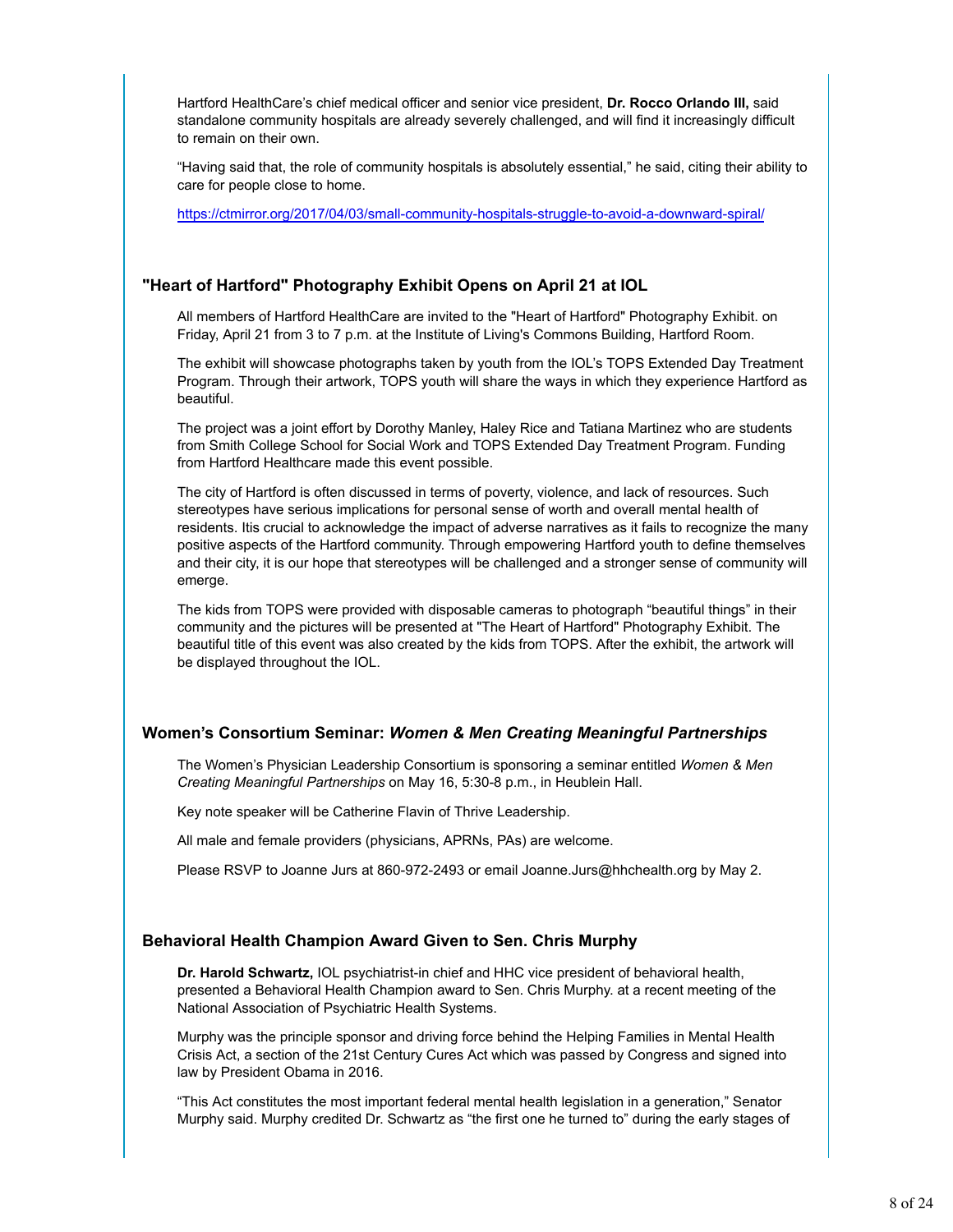writing the bill.

### **Join HHC Team for Komen CT "Race for the Cure"**

Join Hartford HealthCare's Team for the Komen CT "Race for the Cure" in Bushnell Park on June 3. Komen CT has been a great supporter of many of our breast health initiatives throughout the Hartford HealthCare system.

Go to www.komennewengland.org; click on the Events icon and then on the Greater Hartford Race to get to the registration page, go to join a team and search for the Hartford HealthCare Team.

You can register for the race or donate to the HHC team. Race day registration opens at 7 a.m. and the 5K Race and walk begins at 9 a.m.

For questions, please contact Karen. Weingrod@hhchealth.org or 860-972-8800.

### **Volunteers Needed for No One Dies Alone Program**

Join the 70 volunteers who are currently volunteering for the nationally recognized program called No One Dies Alone (NODA). A "compassionate companion" volunteer provides reassuring presence to patients who would otherwise die alone. With the support of the nursing staff, companions are able to help provide patients with that most valuable of human gifts: a dignified death.

Attendance at a three hour training session is required. The next training will be Tuesday, May 2, from 4-7 p.m. in the Special Dining Room. If you are able to attend, please complete a volunteer application at this link:

http://hartfordhealth.vsyshost.com/vsys/app/HQGL45AS0GY1II7N

For questions regarding the program, please contact the Volunteer Department at 860-972-2182 or email: Kelley.boothby@hhchealth.org.

# **Auxiliary Benefit for Pet Therapy on April 27**

Come Pawty with the Auxiliary on Thursday, April 27 from 5:30-7:30 p.m. to benefit Hartford Hospital's Pet Therapy program at Capewell Lofts, 57 Charter Oak Avenue, Hartford (formerly the Capewell Horse Nail Company, this historic factory now represents a new era of residential living in downtown Hartford.)

This year's event benefits the Pet Therapy Program at Hartford Hospital now in its 22nd year. Pet Therapy currently has 40 dogs in the program that service the main hospital, the IOL, Avon Cancer Center and The Grace Webb School in Avon.

Tickets: \$60 per person. RSVP by April 18 Please send checks payable to Hartford Hospital Auxiliary. Mail to Hartford Hospital Auxiliary Rx for Fun, Marri Fairbanks, 85 Terry Road, Hartford, CT 06105.

# **Musical Performance April 19 Will Be Fundraiser for Behavioral Health Network**

Hartford HealthCare is a supporting partner of the Tony-winning musical, "Next to Normal," running through May 7 at TheaterWorks in Hartford. One of the performances on Wednesday, April 19 is a fundraiser for our Behavioral Health Network (BHN). TheaterWorks has reserved the entire house for HHC employees. Coming together to experience this amazing production, and to share our stories with each other beforehand will be a special event.

This striking contemporary musical touches on the joys and struggles of a family dealing with behavioral health issues. Every day, you provide behavioral health services to patients and families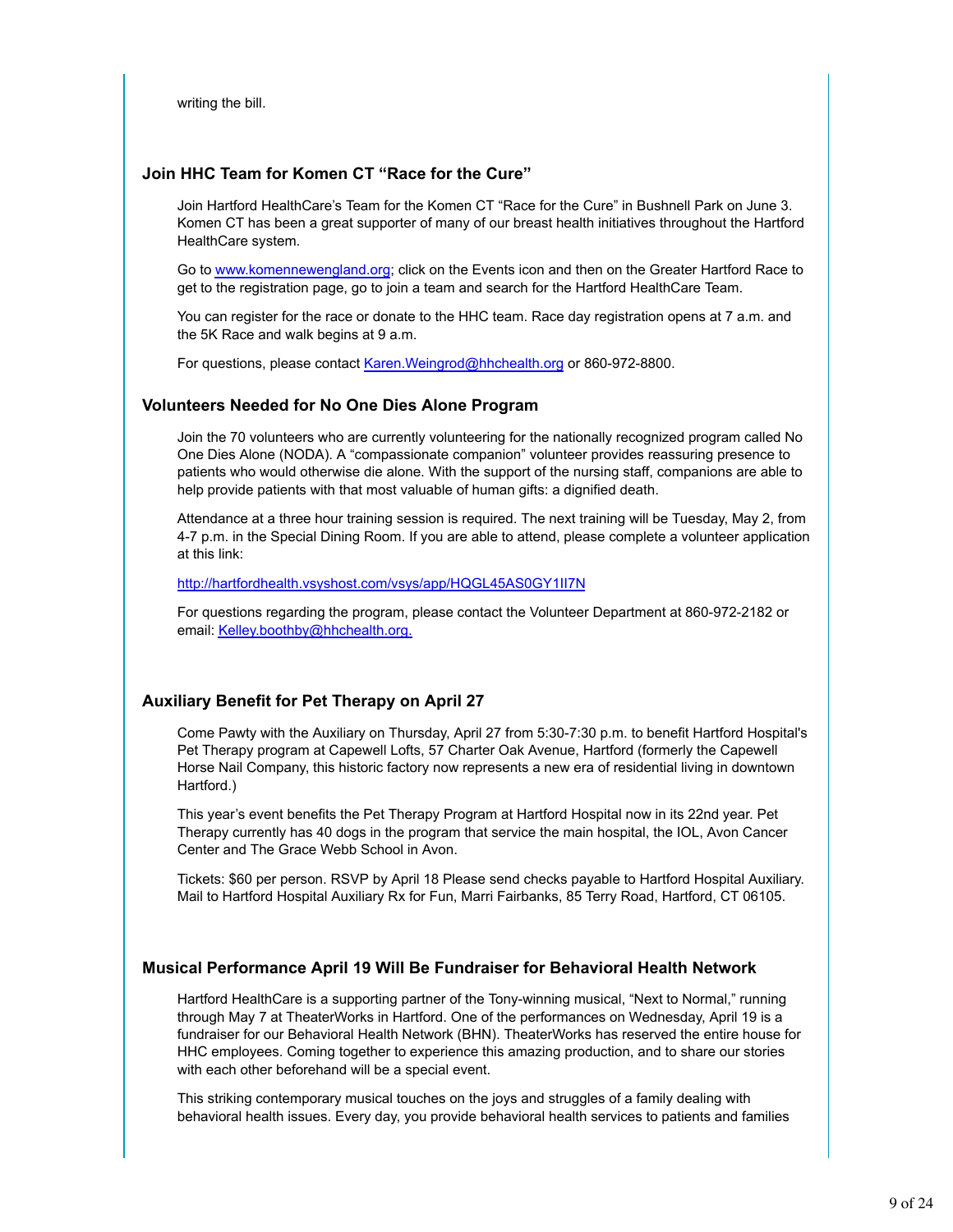across Connecticut.

This special evening includes a pre-show cocktail reception and a post-show conversation with the cast. Tickets are \$90, of which \$80 will go to our BHN programs.

Please join us for an extraordinary night in recognition and support of our important work in behavioral health. Please call the TheaterWorks box office today, at 860-527-7838, or go online at http://www.theaterworkshartford.org/ and reserve tickets.

# *Research and Academics*

### **28th Annual Mary Mulready Sullivan Oncology Symposium**

Hartford HealthCare Cancer Institute at Hartford Hospital is sponsoring the 28th Annual Mary Mulready Sullivan Oncology Symposium on Wednesday, May 24 from 7:30 a.m.-1:30 p.m.

The topic is "Non-Small Cell Lung Carcinoma: A Personalized Approach in the Complex Patient." This annual event is meant for those who provide care for cancer patients.

Lung cancer continues to be the leading cause of cancer death in men and women, accounting for approximately one quarter of all cancer deaths in the U.S. Approximately 2,550 cases are estimated to be diagnosed here in Connecticut in 2017.

Cigarette smoking is the most common cause of lung cancer and is responsible for roughly 80% of cases. Other causes include environmental exposure to secondhand smoke, radon gas exposure, and occupational exposure to a variety of other compounds. Approximately 156,000 Americans will die this year from lung cancer, with 1,650 here in CT.

A major focus of this symposium will be the development of strategies for approaching the lung cancer patient who is older or has complex medical issues with a personalized approach. Experts in the areas of new surgical strategies, targeted medical therapies, geriatric oncology assessments, and shared decision making will discuss these important aspects of evaluation and therapy.

Two panel discussions will focus on case management, one on early disease and the second on late stage disease. Health care providers who manage elderly or medically complex patients with cancer will benefit from this unique symposium.

Fees: MDs \$50; APRN/RNs \$25.

Physician CME credit maximum of 4.5 AMA PRA Category 1 Credit(s). Nursing CEU: this activity has been submitted to Hartford HealthCare for contact hours.

### **Certification Courses for Healthcare Providers (BLS, ACLS, PALS, EMT, EMT-P)**

CESI offers a variety of courses designed to meet the needs and schedules of busy healthcare providers.

All our courses are available in a traditional classroom style format, while our BLS and ACLS courses have the additional option of using online learning through the HeartCode platform.

HeartCode allows students to complete the training online at their own pace, on their own schedule, followed by a one to one and half hour skills check. We can also provide customized courses for groups of people so we can meet their specialized needs.

- HeartCode BLS through HealthStream
- HeartCode ACLS through HealthStream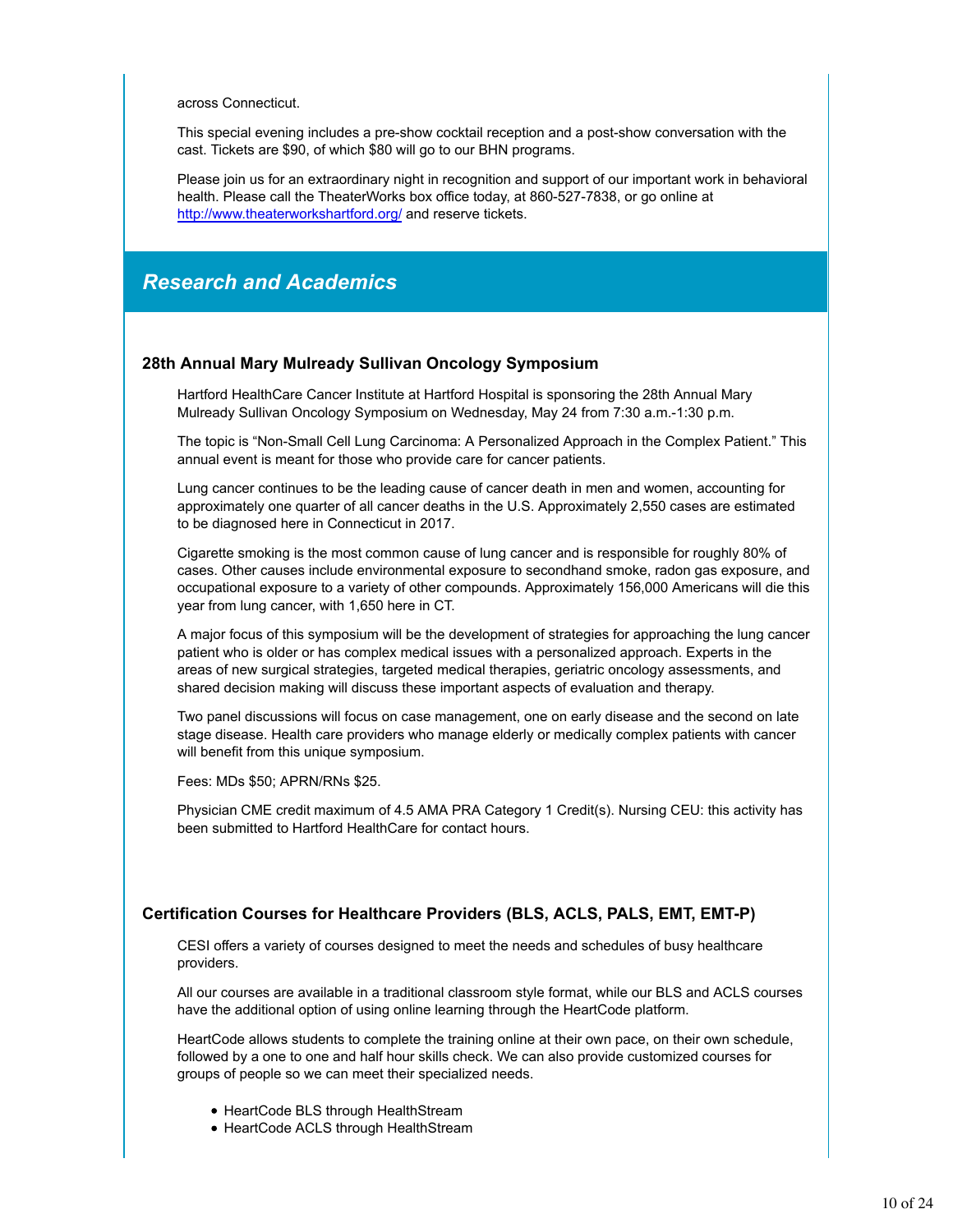- HeartCode PALS through HealthStream
- Healthcare Provider CPR Course
- BLS Instructor Course
- EMT Course
- EMT Refresher Course
- EMR Course
- ACLS Instructor Course
- ACLS Provider Course
- ACLS Refresher Course
- PALS Instructor Course
- PALS Provider Course
- PALS Refresher Course
- Paramedic Training Course

To register for any of these classes please click the following link:

https://hartfordhospital.enrollware.com/schedule.

To have BLS, ACLS or PALS Heartcode loaded please email **Heartcode@hhchealth.org** and include which heartcode you need loaded, your employee number, and your department that you work in. If your department does not cover the cost of BLS, ACLS or PALS a credit card number must be provided before Heartcode can be loaded to your Healthstream.

For more information please visit the CESI website or contact us at 860.972.9564.

### **Healthcare Provider BLS Class**

BLS for healthcare providers course is designed to review, organize, and prioritize information and skills needed to manage a cardiac arrest and other life treating emergencies such as airway obstructions, heart attacks and stroke and basic life support level. For more information, call 860.972.4686.

### **Healthcare Provider CPR Class**

EMS Education offers HCP CPR training as well as ACLS training through HealthStream using HeartCode BLS or ACLS.

HeartCode allows students to complete the training online at their own pace, on their own schedule, followed by a brief skills check.

Please call EMS Education to register at 860.972.9564.

If you prefer to attend a classroom course, there are Healthcare Provider CPR Classes are held in ERD 4th Floor.

You can register for HCP CPR Classes by calling 860.545.1888.

# **Save the Date: Wednesday, October 4, 2017**

*33rd Annual Cardiovascular Symposium*

7:30 a.m.-3:30 p.m.

Connecticut Convention Center, 100 Columbus Boulevard, Hartford

Information and registration: hartfordhospital.org/CVSymposium

**Please register for this event by calling 1.855.HHC.HERE (1.855.442.4373)**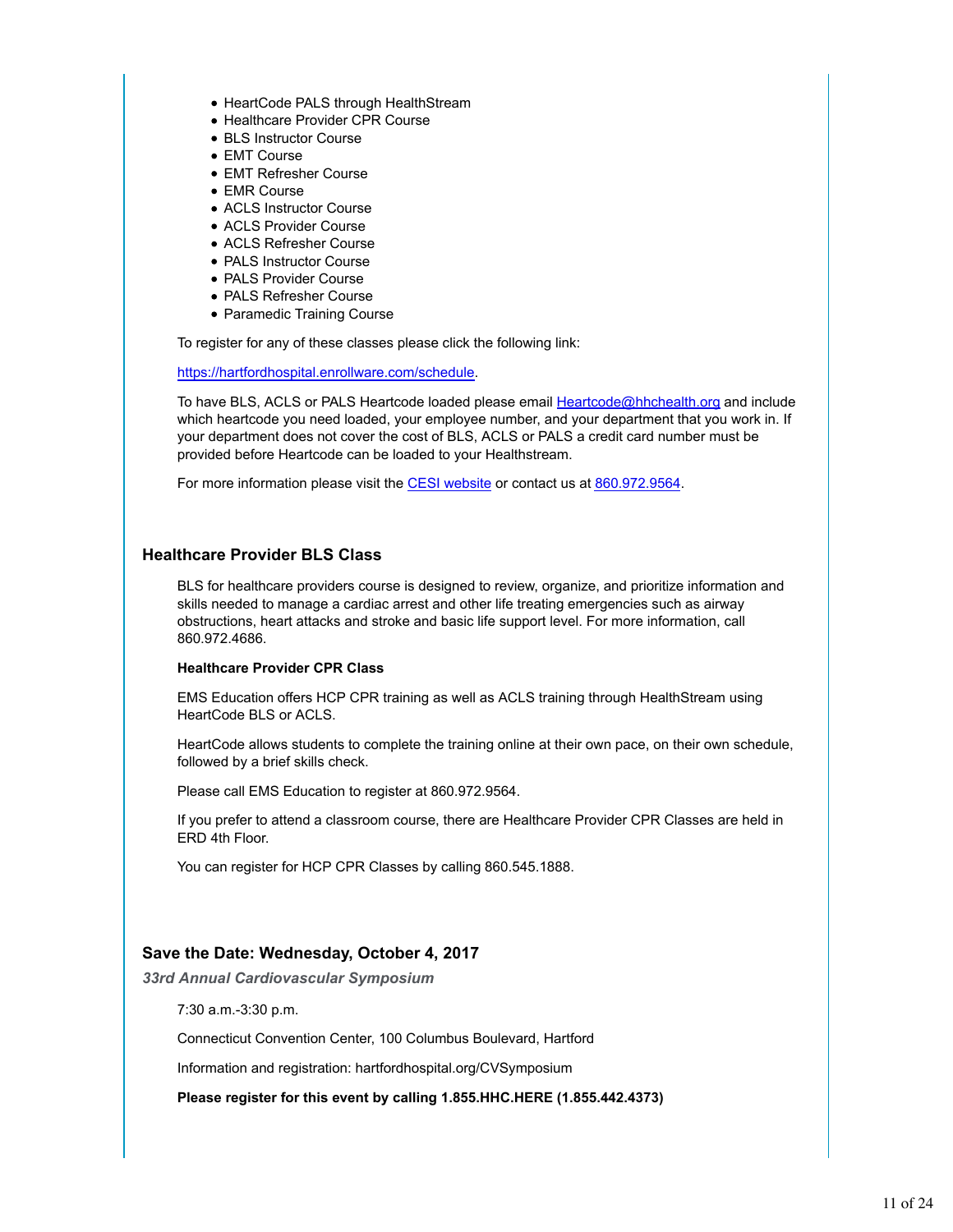# **Advanced Practitioners Symposium**

### *Friday, April 28, 7 a.m.-1 p.m., Heublein Hall*

The Department of Medicine is hosting the 2nd Annual Advanced Practitioners Symposium on Friday, April 28 from 7 am-1 p.m. in Heublein Hall of the Education and Resource Building. Our program is open to all healthcare providers including physicians, APRNs, PAs and students.

Topics to be discussed include:

-Management of acute delirium

-Appropriate use of opioids in multi modal analgesic therapy

- Comprehensive infection evaluation
- Dermatologic assessment of common lesions

Register by calling the Hartford Hospital Health Referral Service line at 1.855.HHC.HERE (1.855.442.4373). Space is limited; however, if the class is full, you will be placed on a waiting list and be called if there are any cancellations.

# **Volunteers Needed for a Research Study Aiming to Detect Cancer Earlier**

HHC is conducting a research study to determine if a new blood test can be used to detect cancer earlier than standard screening tests.

We are seeking participants to make a study-related blood donation for laboratory analysis.

Participants may qualify if they:

- are at least 20 years of age
- are not pregnant
- do not feel feverish or have an inflammatory disease
- have never had cancer before (skin cancer other than melanoma is acceptable) or have recently been diagnosed with cancer but have not yet started treatment

Qualified participants will receive a \$25 check card after their blood donation. To participate please contact 860.972.1588.

# **Clinical Trials Being Offered at HHC**

Research is a critical aspect of our being the destination for innovative and complex care.

Through our membership in the Memorial Sloan Kettering Cancer Alliance, Hartford HealthCare is now offering more than 20 clinical trials to our patients, giving them access to innovative new treatments right here at home.

Our Neuroscience Center also is offering a number of clinical trials in our overall efforts to improve patient outcomes.

# *Accepting New Patients? We Can Help*

**Help New Patients Find You**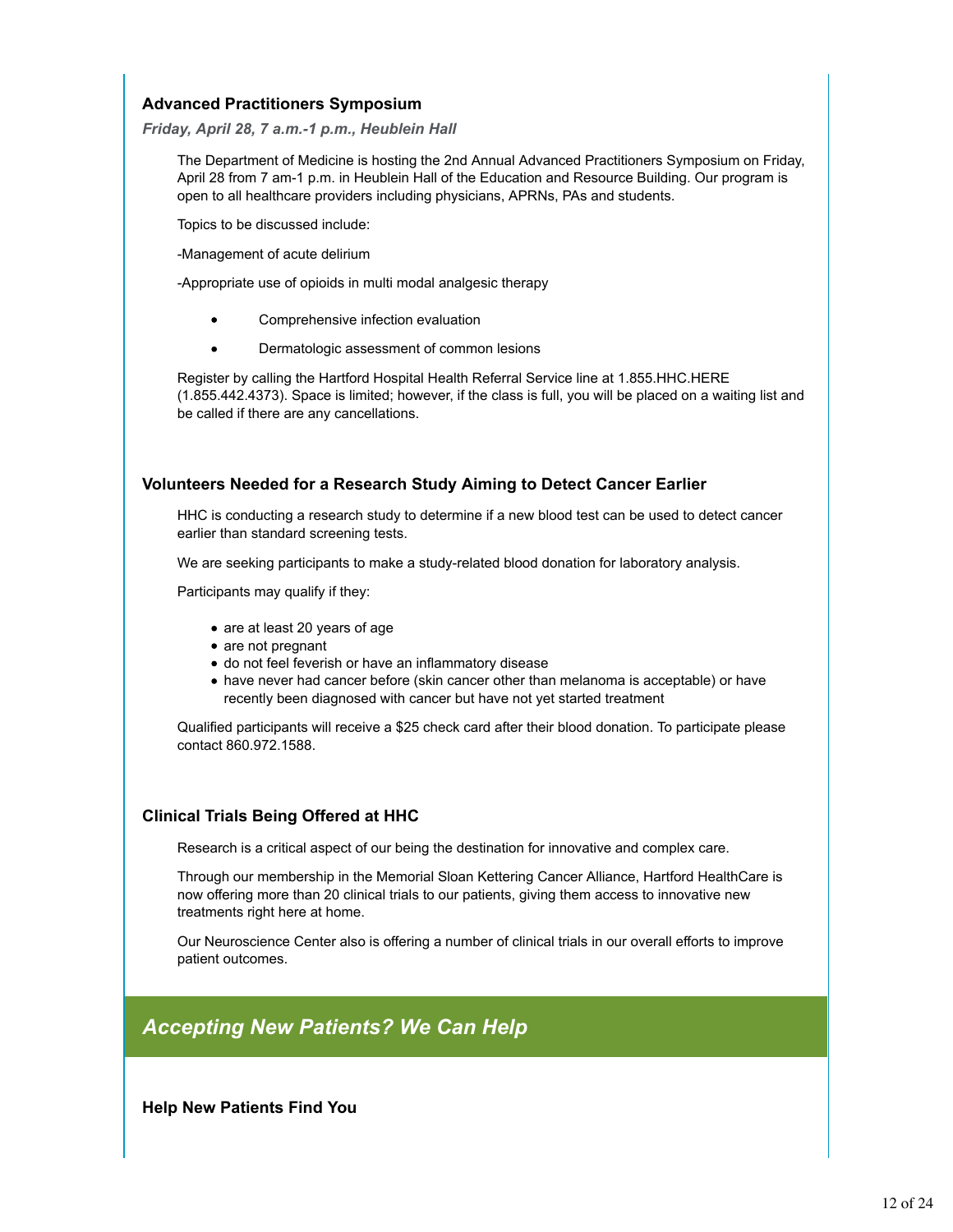Hartford HealthCare offers physicians a free powerful tool to help reach potential patients. The system-wide "Find A Doctor" search feature on our website helps potential patients connect with appropriate physicians when they need care.

Patients' searches lead to doctors' online profiles, which are based on information physicians provide to the Medical Staff Office. Details on education, specialty, office locations, languages spoken, biography and any promotional videos are displayed, helping patients make vitally important decisions in choosing a physician.

The HHC Planning and Marketing team is committed to making sure this online information is correct. Please spend a few moments reviewing your profile at HartfordHealthCare.org/verify. Click the "Physician Feedback Form" on the right hand side of your profile to submit changes.

You will need your NPI number to verify your identity. The "Accepting New Patients" filter is set as the default to help patients connect with physicians who are taking new patients. If you are no longer accepting new patients, please let us know. Changes to your profile will be made within three business days.

# *Operational Update*

### **Systemwide Annual Required Learning Starts Now**

For the first time ever, every Hartford HealthCare employee will complete the same online learning courses on a consistent schedule with the same expectations no matter where you work in our system.

Required courses are posted in HealthStream now and **must be completed by Aug. 28, 2017.**

With every HHC employee using **HealthStream** for online learning, it will be easier to ensure that we are always learning and improving together so we can provide the best care to the patients, families and communities that depend on us.

We are very excited to have finally reached this point in Hartford HealthCare's journey to become the region's most coordinated healthcare system. Here are some important things to know:

- New courses will be interactive and more engaging.
- New courses can be completed much more quickly than before.
- Failure to complete required courses by Aug. 28 will result in suspension and could potentially lead to termination.
- Additional, job-specific courses may be assigned by individual organizations.

To find this year's required courses, visit the eLearning page of HHC Connect and click the log in button on the right side of the page. Use your network user ID and password to log in. The page includes detailed trouble-shooting instructions for those who may have trouble logging in.

If you have questions, please contact Eric Bennett at eric.bennett@hhchealth.org.

### **Patients in Need of Financial Assistance**

Do you know a patient who is in need of financial assistance?

Hartford HealthCare can provide help to patients in need. Learn more about the program and how to assist patients on HHC Connect: **https://intranet.hartfordhealthcare.org/inside-hhc/patientsupport**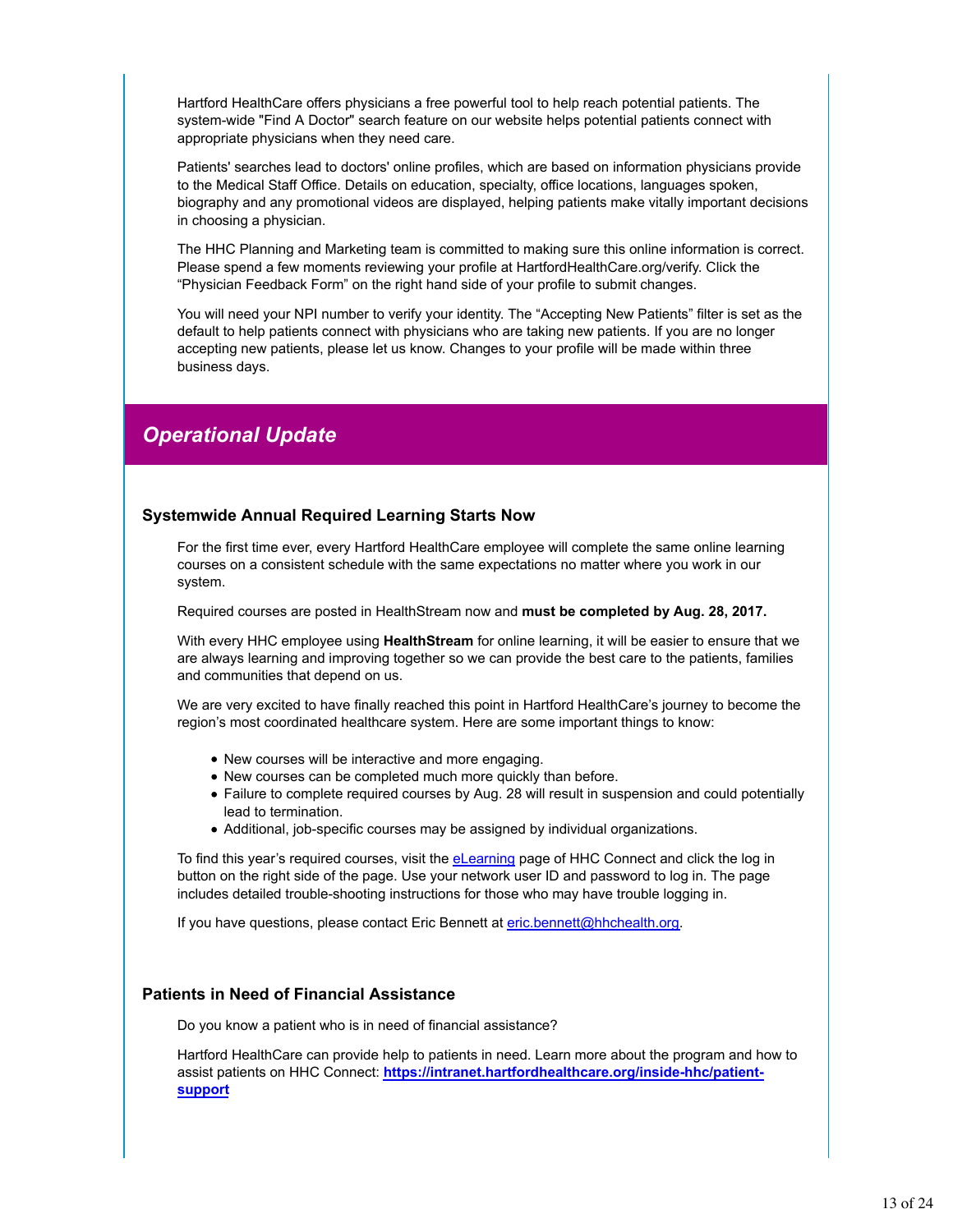# **Remind a Colleague: Wash In, Wash Out**

All health care workers and patients should feel comfortable reminding any other health care worker to sanitize regardless of their role. This should always be done in a courteous and constructive manner. All health care workers should respond courteously and gratefully when reminded.

If you remind another health care worker to sanitize, and he or she responds with irritation or hostility, please notify their department chief, **Dr. Jack Greene** or **Dr. Jack Ross**, who will communicate with them to prevent recurrences.

# *Improving Doctor-to-Doctor Communication: TigerText*

# **A Free Tool To Help You**

We all want to do what is best for our patients. Problems in communication between hospital providers, consultants, and community providers has been identified as a major source of dissatisfaction for both patients and physicians. And it can lead to gaps in patient care.

Hartford Hospital has invested in a tool to help providers improve communication. It is a HIPAA compliant texting service called TigerText,and we are offering it to the medical staff at no charge.

TigerText allows a provider to send brief text messages, with patient identifiers, to another provider on the system. Examples of texts include quick reports of a procedure, notification of discharge, questions about medications, etc. There is an option to alert people if you are on vacation, and the notices that are sent are marked as read when they are opened by the recipient.

We are anxious for all of our Medical Staff to enroll in this free application. It is VERY easy to use, even for those of us who have problems with new technology. We urge everyone to register and get on this useful and HIPAA compliant system today-it will make your job easier and improve patient safety.

- Here is a TigerText Request form with directions on how to get TigerText:. *You can download the form here*
- For further help with this, feel free to contact **John.Rogalsky@hhchealth.org** (860-972-3207).
- Any problems not resolved by the TigerText Help line can be referred to **Dr. Marc Palter** at **Marc.Palter@hhchealth.org**.

### **TigerText Support**

For Hartford Hospital users, TigerText support can be obtained by calling the Hartford HealthCare help desk at 860-545-5699 and choosing option #6; or by calling TigerText Pro support directly at 650- 564-4722.

For issues related to password recovery, a helpdesk call is required and will be routed to the Mobility team.

# *Hartford Hospital Media Coverage*

**Media Coverage Wrap-Up**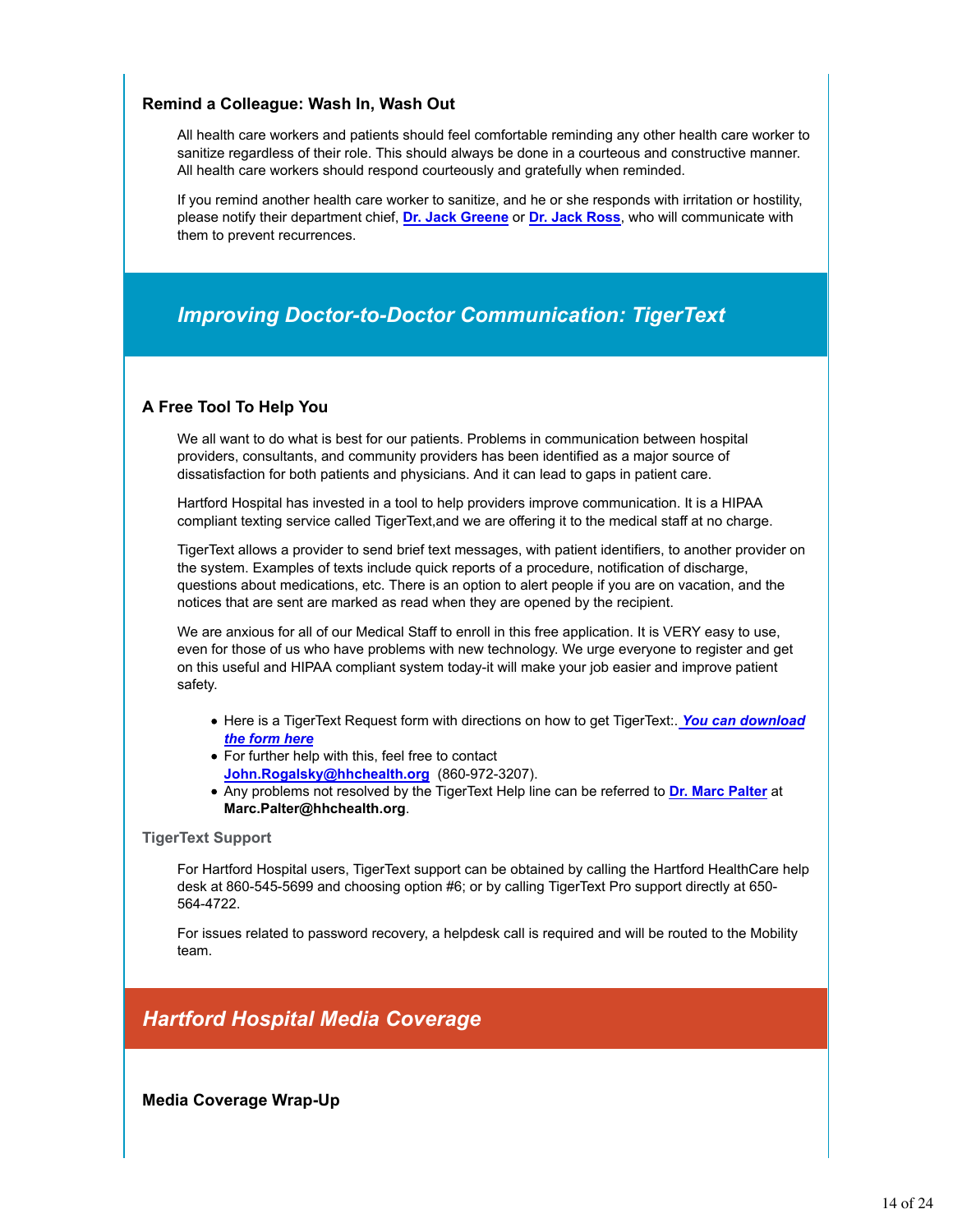**Dr. Joy de Marcaida** was on WTIC AM radio speaking about Parkinson's Disease Awareness: https://soundcloud.com/hartford-healthcare/parkinsons-awareness-month-wtic/s-bX1Vj

**Dr. Caroline Rochon** participated in a Facebook live discussion on the topic of living kidney donations: https://youtu.be/uYGRsJ\_CfE8

**Rob Dibble** podcast at the Bone and Joint Institute: https://soundcloud.com/hartford-healthcare/shortthe-rob-dibble-show-featuring-dr-courtland-lewis-eric-smullen

**Dr. Laura Saunder**s on Ch. 8 about the CA school shooting: https://youtu.be/Poeqn-jL1bI; and on Fox 61 about bullying): https://youtu.be/FVdbPAYZeCM

**Dr. Ed Salerno** appeared on NBC CT about allergy season: https://youtu.be/vIO2vFLNwrM

### **Connect to Healthier on NBC-CT**

HHC's two-minute "Connect to Healthier" segment airs each Sunday at 9:20 a.m. and it's posted fresh each Monday on HHC Connect, our Intranet.

#### **Bloodless Heart Transplant**

This follows the story of Jonathan Henry, a heart failure patient who waited for months at Hartford Hospital for a heart to become available. But what makes his story even more amazing? He had a bloodless heart transplant. Jonathan is a Jehovah's Witness, and because of his faith cannot accept blood products. Only a handful of the most advanced hospitals in the country can perform this complicated procedure.

https://www.dropbox.com/s/jnkafafwycz71ch/040917%20CTH%20BLOODLESS.mov?dl=0

http://media.hartfordhealthcare.org:80/ermweb/player?id=yf8Z3OdW

**This week's NBC CT segment http://www.nbcconnecticut.com/news/health/Connectto-Healthier-338800432.html**

### *TAVR*

This segment focused on TAVR, and the first time doctors at HH utilized a new approach through the carotid artery. https://youtu.be/GtzteutnfUI

### *The Gift of Life*

They are called "Good Samaritan" donors-organ donors who are unrelated to the recipient, and they are life savers. There is an extensive screening process to ensure all potential donors are medically and psychologically suitable. This is one woman's story. https://www.dropbox.com/s/wbmyjt4ciu8evnf /122416%20CTH%20Transplant%20Gift.mov?dl=0

### *Resident Wish Come True*

This is about making a lifelong dream come true, more than a New Year's Resolution. HHC Senior Services teamed up with a local recording studio to grant a wish for one of their residents who always wanted to make a record. https://hartfordhealthcare.org/locations-partners/hartford-healthcare-seniorservices

### *Hartford Hospital Pain Treatment Center*

https://youtu.be/3inFYqT4UMM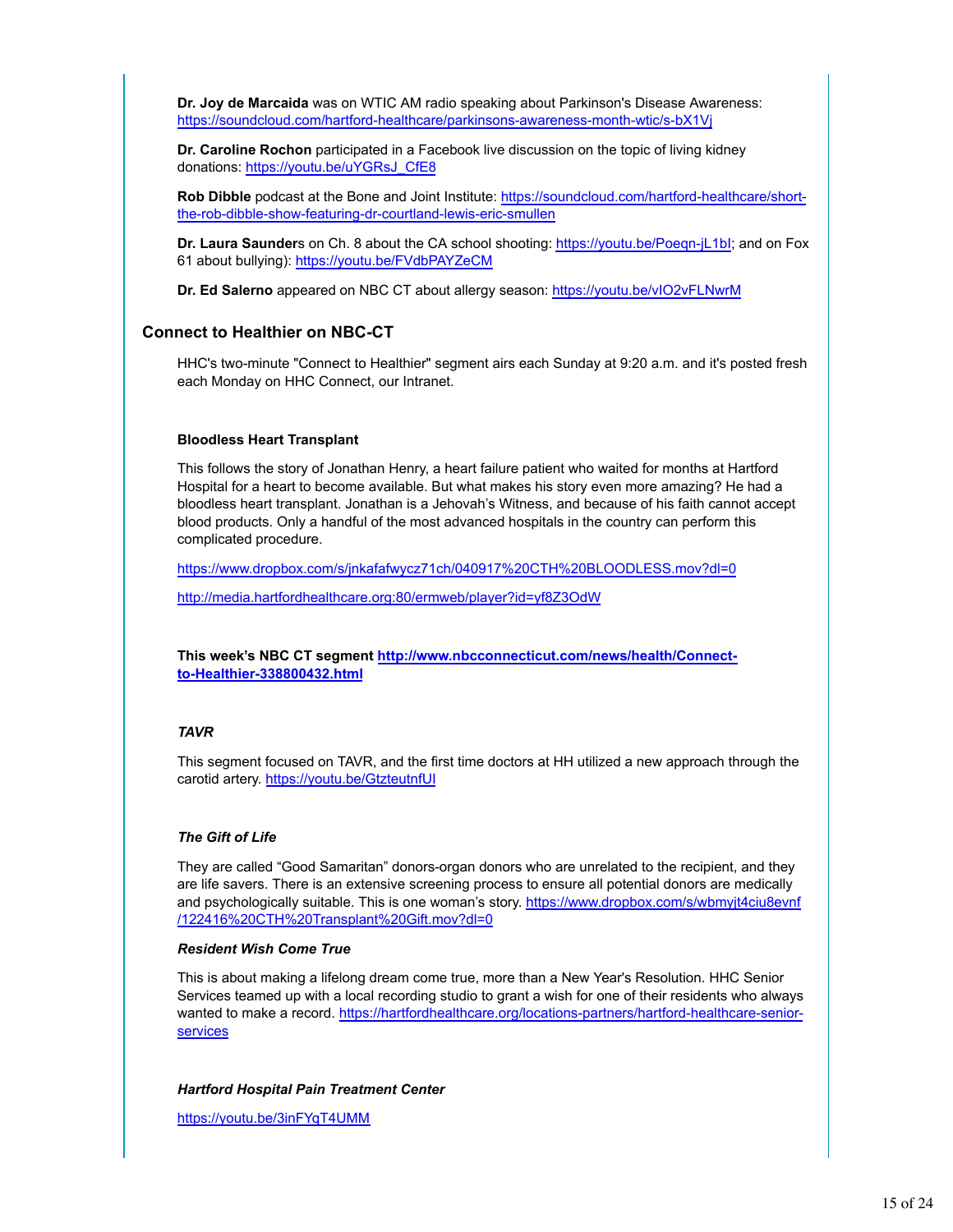#### *Recap of the Bone & Joint ribbon cutting*

https://youtu.be/S3POcBVx4WM

#### *Holiday eating and eating disorders*

https://youtu.be/eZ\_GpjF9QrM

#### *Helping Adult Caregivers*

Being a caregiver can be tough, but newer programs like Movies & More are helping adult caregivers connect with their aging parents. https://youtu.be/rlwCACcLuRQ

#### *Featuring A Roundup of HHC News*

A remarkable achievement for Dr. Brian Grosberg; a grand opening for HHCMG in Bloomfield; and Breast Cancer awareness month. https://youtu.be/9ztEDTzSOi8

Sunday's Connect to Healthier segment on NBC CT highlighted the following events/accolades across HHC:

A remarkable achievement for Dr. Brian Grosberg, a grand opening for HHCMG in Bloomfield and Breast Cancer awareness month.

https://youtu.be/9ztEDTzSOi8

### **Introducing Hartford HealthCare's News Hub**

Hartford HealthCare's new online health news site delivers lively, informative and useful health news in a whole new way. Look for print, video and audio stories produced by HHC's News Service, as well as timely tips on nutrition, fitness, health and wellness, and medical innovations.

http://healthnewshub.org/p/health-news-hub/

Read the latest health news or sign up for our e-newsletter at: healthnewshub.org

### **Upcoming News Service Content; Share Your Stories**

The Hartford HealthCare News Service is actively creating content with media partners across the state. Please let us know if you have great patient stories to share. Share your stories with us so we can share them to a wider audience.

### **Connect to Healthier**

Sundays in the 9 a.m. hour, we broadcast a two minute health segment on NBC CT.

**Medical Rounds**

Partnership with WFSB. Weekly live interview from the HHC studio at 5:45 p.m.

**HealthCare Matters radio program**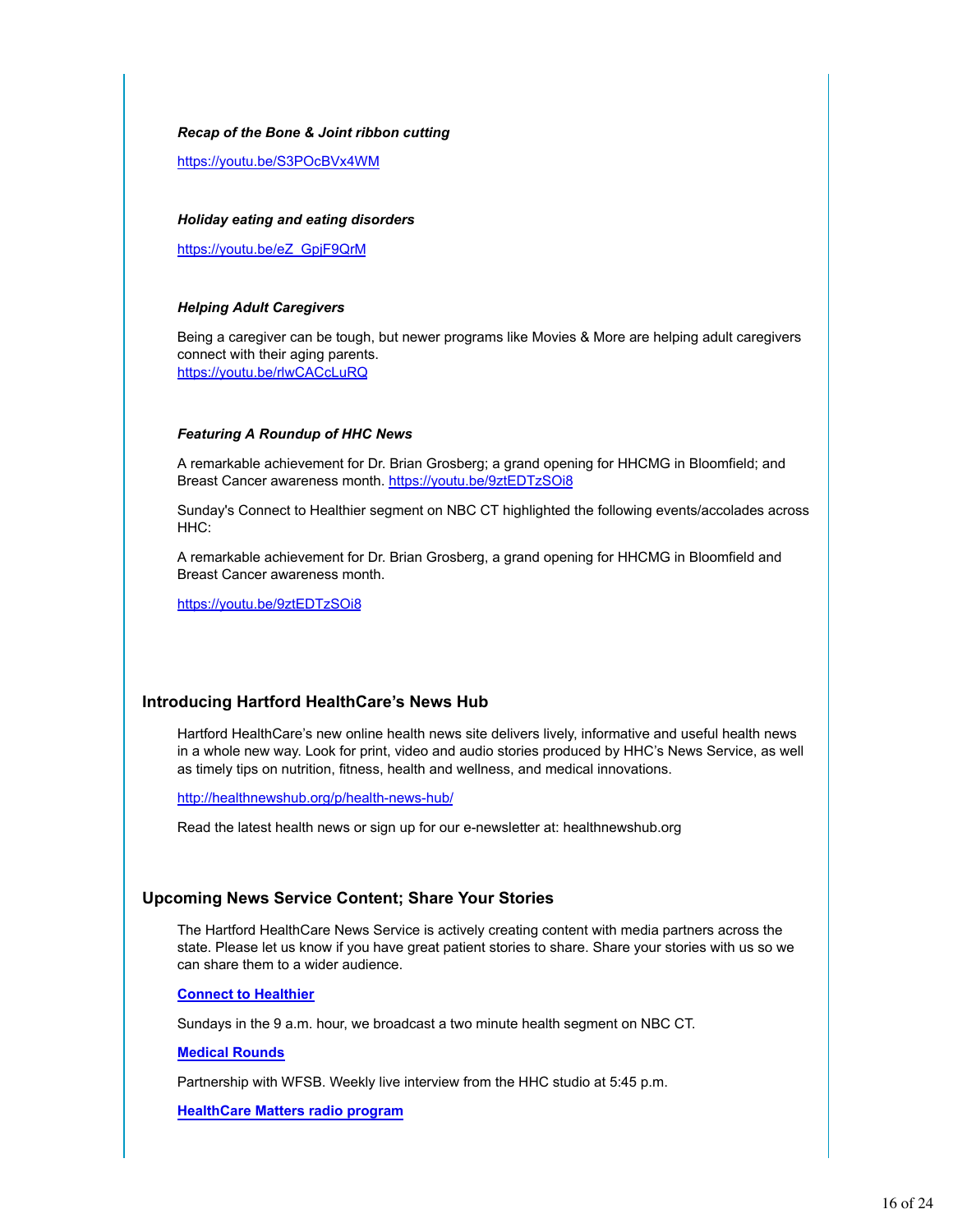Every month, Elliot Joseph highlights an important health care related topic with nationally recognized experts on CBS affiliate WTIC-am, NewTalk 1080, Connecticut's largest and most popular talk radio station

### **Healthier Connections**

Monthly partnership with FOX CT.

### **CT STYLE**

Monthly partnership with WTNH.

**HHC YouTube page:** *https://www.youtube.com/user/HartfordHospitalCT Link to contact information across the system: Hartford HealthCare Media Relations Team*

# *Voices of Our Patients*

### *Kudos to Dr. Cortland Lewis*

*"Dr. Cortland Lewis was 5 stars."*

-Anonymous

# *CME Applications*

### **Interested In Hosting a CME Event?**

In order to ensure that your educational event meets the standards established by the ACCME and the CSMS, the HHC CME department has established the following deadlines for submission of CME applications.

*To ensure a timely review of your application, we strongly recommend advance planning for all events.* 

- Complete applications for a recurring series such as Grand Rounds must submitted **at least 4 weeks prior** to the planned activity.
- For a conference, course, or symposia, a complete application must be submitted **at least 12 weeks prior** to the event. We strongly encourage activity planners to contact the HH CME department at least 6 to 12 months prior to the date of the course in order to begin the planning process.

We have developed educational resources to assist planners with the application process. Please contact the HHC CME office at ContinuingEd@HHCHealth.org or (860) 972-5816 to schedule an appointment with our team to discuss your CME needs.

# **CME Offerings on HealthStream Temporarily Unavailable**

As we continue to enhance our eLearming through our new system-wide version of HealthStream, we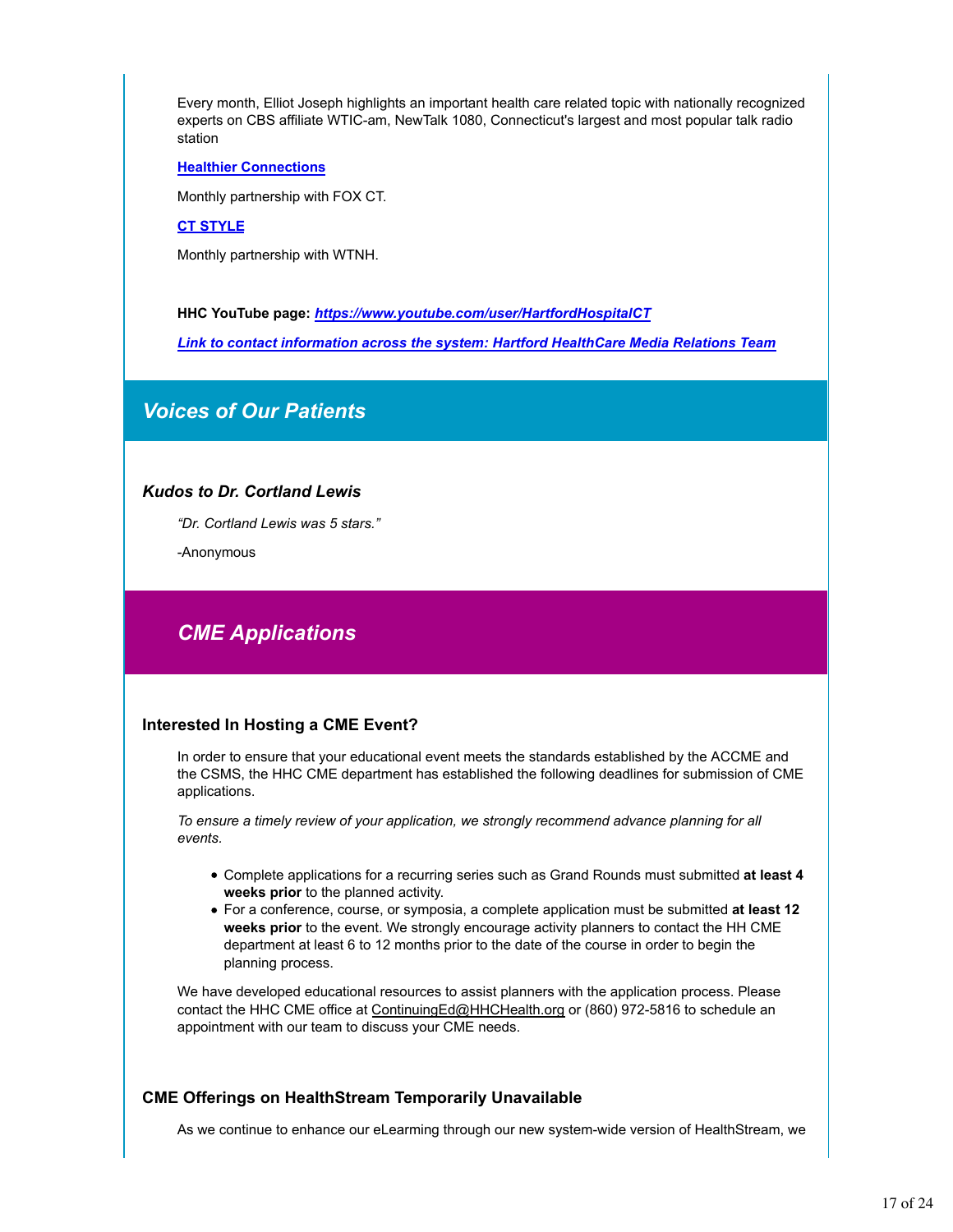will also be enhancing our online CME offerings.

As of December 1, the current CME programs are no longer be available via HealthStream. Once we have completed the upgrade, we will announce their availability and instructions on how you can access them.

We appreciate your patience during this transformation.

# *HH In the News*

### **Hospitals, insurers grapple with affordability puzzle**

Elliot Joseph, CEO of Hartford HealthCare, detailed various efforts his system has made to find efficiencies and reduce costs, but he said the problem is much larger than any one entity. U.S. health care is a market, and one that he says lacks the proper incentives.

Joseph said Hartford HealthCare has embedded behavioral health experts in primary care offices and physicians to ensure homecare patients take medications properly. Those things save money in the long run, but the question is for who? He said those initiatives are a cost rather than a revenue stream for Hartford HealthCare.

"There's no revenue stream to do the right thing," Joseph said. "I talk to my friends [in state government] and they say 'I don't care, do the right thing.' "

"That's not how the market works. We need to incent the right behaviors," he said. http://www.hartfordbusiness.com/article/20170413/NEWS01/170419959/hospitals-insurers-grapplewith-affordability-puzzle

# *In the HHC System*

### **Area Cancer Patients Have Greater Proximity to Clinical Trials**

*Journal Inquirer*

More clinical cancer trials are becoming available to Greater Hartford residents. With the Hartford HealthCare Cancer Institute becoming a charter member of the Memorial Sloan Kettering Cancer Alliance, cancer research trials that until now have been available at the Manhattan Upper East Side site, are being offered in the Hartford area, **Dr. Peter Yu**, physician-in-chief of the Hartford HealthCare Cancer Institute, said.

Yu, former president of the American Society of Clinical Oncology and a former research fellow at Memorial Sloan Kettering Cancer Center in New York City, was appointed as the first physicianin-chief of the Hartford HealthCare Cancer Institute a year ago.

One of his goals is to increase participation in MSK clinical trials by patients in the Hartford region. Every approved cancer drug is the product of having been tested in a prior clinical trial, Yu said.

He said the clinical trials of today will develop "the next generation drugs." Memorial Sloan Kettering currently has 800 ongoing clinical cancer trials.

"That's an enormous number," Yu said.

In Hartford, clinical trials are available for breast cancer, prostate cancer, bladder cancer, ovarian cancer, pancreatic cancer, urinary tract cancer, and head/neck cancers, among others. Yu said 12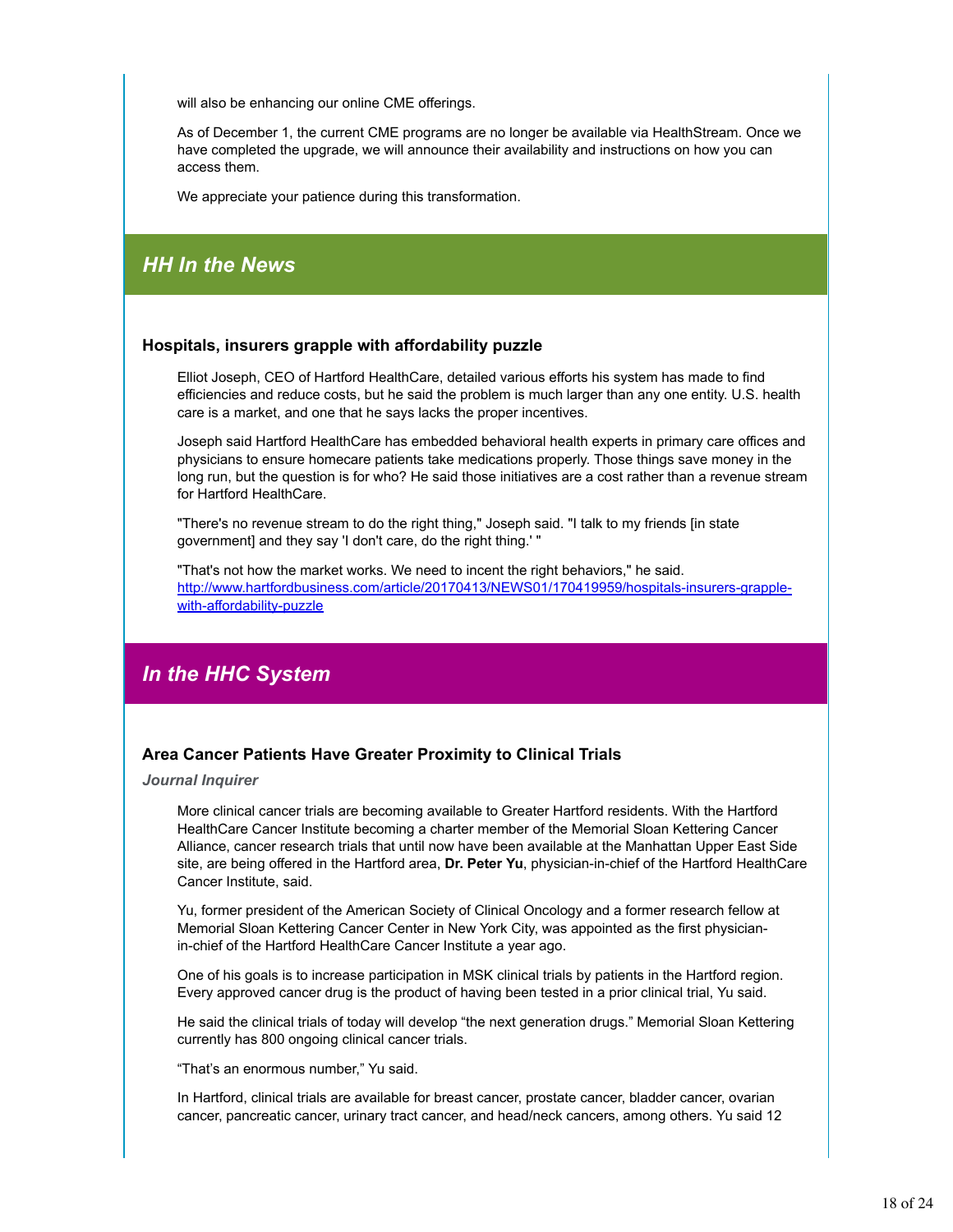clinical trials are open at the Hartford site and 19 are in the process of becoming open, with more than 15 others being reviewed.

A list of available trials can be viewed by visiting hartfordhealthcare.org.

"Our goal is to offer up to 200 clinical trials to residents of Greater Hartford," Yu said. "It is now known that there is not just one lung cancer or colon cancer. There are hundreds of mutations," he said, which need to be tested to develop next generation drugs.

Those who participate could reap the benefits in a year or two or the trials could benefit future cancer sufferers, he said.

Clinical trials offer the potential of breakthroughs and offer those suffering from cancer "not guarantees, but meaningful hope," Yu said.

A cancer patient may have his doctor tell him that he is a candidate for a clinical trial. Patients are presented with options, but they are the decision makers, he said.

Yu said former Vice President Joseph Biden's "Moonshot initiative," to double the rate of progress in the prevention and treatment of cancer, has helped to shine a light on the need for more cancer research. Yu met Biden last year at the annual meeting for the American Society of Clinical Oncology in Chicago.

Biden's son, Beau, died of a brain tumor at age 46 in 2015. People can relate to the former vice president's story, Yu said. He added that the "Moonshot initiative" drew bipartisan support and funding from members of Congress.

As physician-in-chief of the Hartford HealthCare Cancer Initiative, Yu serves as the MSK Cancer Alliance's director of health informatics. Yu said his goal is to develop a single, elevated standard of world-class care for patients with various types and stages of cancer which provides an overall quality of life in a variety of care settings.

The world class care available in Hartford will not require residents to travel to New York once a week to participate in a clinical trial, he said.

Yu said there are myths about clinical trials which are not true. People are afraid they might be one of those chosen to receive a placebo, or sugar pill, he said.

"That's a myth," Yu said, adding, "It is not ethical not to treat somebody," he said. "Everybody who participates in a trial receives a standard level of treatment."

Before a drug is approved for a clinical trial by the Food & Drug Administration, there is a lot of information known about possible side effects, Yu added.

"These are custom designed drugs," Yu said.

### **Hospitals, insurers grapple with affordability puzzle**

*Hartford Business Journal*

Health providers and insurers are often at odds, but at a midweek healthcare forum in Southington, the two sides said they agree on at least a few things.

During Wednesday's public discussion organized by the MetroHartford Alliance's Connecticut Health Council, the CEOs of Connecticut's two largest hospital systems and executives from Aetna, UnitedHealthcare and several other companies concurred on the following:

- Health care is becoming increasingly unaffordable for consumers and employers, and further cost-shifting onto either party is becoming increasingly unfeasible;
- An unprecedented level of collaboration between business interests, government and patients will be needed to transform the fee-for-service status quo; and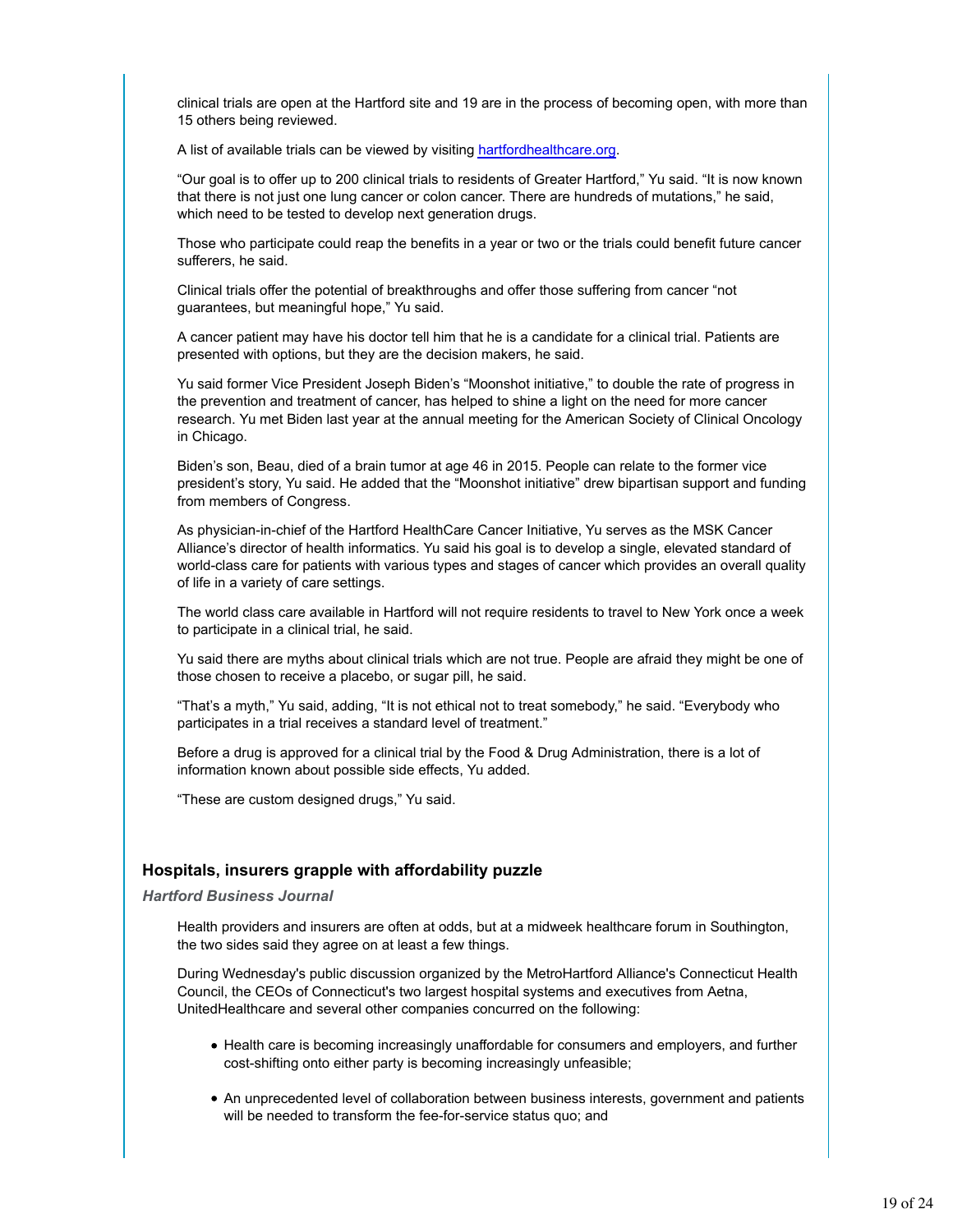Uncertainty over federal healthcare policy could make things worse.

**Elliot Joseph, CEO of Hartford HealthCare**, detailed various efforts his system has made to find efficiencies and reduce costs, but he said the problem is much larger than any one entity. U.S. health care is a market, and one that he says lacks the proper incentives.

"We're dealing with a payment system that rewards the wrong behaviors and an unorganized delivery system that can't produce the right kind of behaviors that people who are spending most of the money need to receive," Joseph said.

The current payment system doesn't incent seemingly simple things that will produce long-term benefits, such as ensuring chronic patients have transportation to the pharmacy, or the right food in the fridge, said Stephen Rusckowski, CEO of Quest Diagnostics.

Joseph said Hartford HealthCare has embedded behavioral health experts in primary care offices and physicians to ensure homecare patients take medications properly. Those things save money in the long run, but the question is for who? He said those initiatives are a cost rather than a revenue stream for Hartford HealthCare.

"There's no revenue stream to do the right thing," Joseph said. "I talk to my friends [in state government] and they say 'I don't care, do the right thing.' " That's not how the market works. We need to incent the right behaviors," he said.

As if the puzzle weren't complicated enough, President Donald Trump's proposal to reform Medicaid could throw another wrench into the mix. If beneficiaries lose coverage, the costs will shift onto the rest of the system.

# *Health Care News In the Region*

# **With Hospital Tax Still On The Table, Health Care Officials Descend On Capitol**

**Hartford Courant, April 6**

As the hospital executives and their lobbyists descended on the legislative office building in Hartford, some lawmakers signaled that they are taking steps to repair the fractious relationship between the industry and state government.

Rep. Jonathan Steinberg, a Westport Democrat who serves as co-chairman of the legislature's public health committee, said he has begun meeting with hospital officials to develop a plan to strengthen Connecticut's 27 acute care hospitals. "Hospitals are among our largest employers," he said. "We need to recognize that if were going to keep our economy moving forward, we need to be encouraging our hospitals to grow rather than finding ways for them to cut employees, which has a ripple effect throughout the economy."

Speaking to a room full of hospital executives and other health care professionals at a press conference on Wednesday, Steinberg said he and Rep. Linda Gentile of Ansonia have been tasked by House Speaker Joe Aresimowicz to engage in a broad conversation about the future of the industry.

"We are looking at new ideas such as additional capital funding...believe it or not incentives to encourage hospitals to do what they need to do in terms of making investments, workforce development and easing regulatory burdens where it makes sense to do so," Steinberg said. "Let's look at those mandates and figure out how we can make it easier to provide quality care."

While Steinberg did not provide specifics, the conciliatory tenor of his comments stands in marked contrast to the often antagonistic relationship between Gov. Dannel P. Malloy and the Connecticut Hospital Association, an industry group.

The governor's budget proposal would give municipalities the option to tax hospital-owned real estate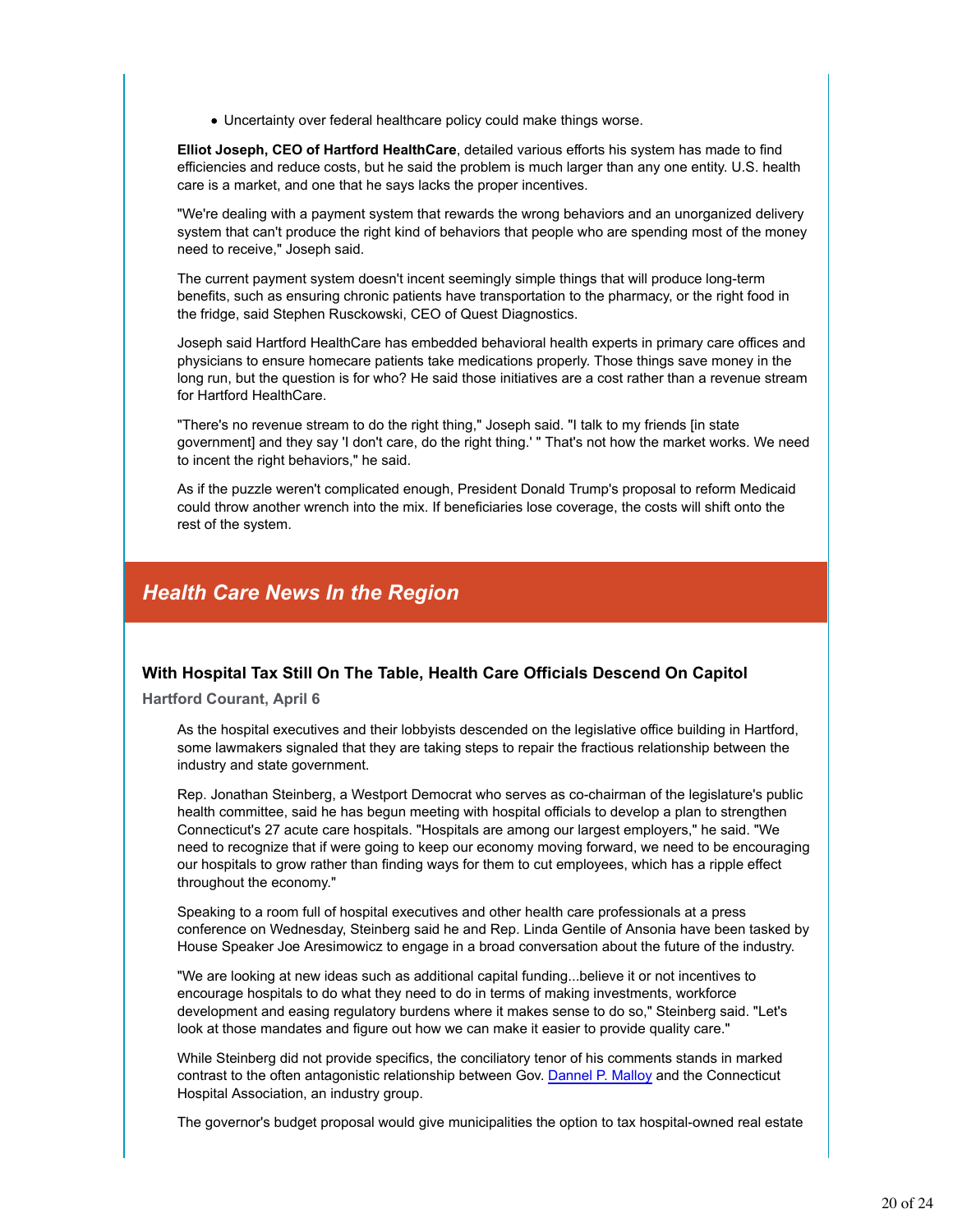for the first time, though property such as MRI machines and computers would continue to be tax-exempt. To help cushion the blow of the new tax, the state pledged to increase its supplemental Medicaid payments to hospitals. Medicaid, paid for by states and the federal government, provides health insurance for low-income and other needy people.

Hospital workers are skeptical. In scrubs and suits, they arrived en-mass at the state Capitol in Hartford Wednesday to lobby against Malloy's plan.

"Connecticut hospitals have been taxed and had their funding cut by more than \$2 billion" in recent years, said John Murphy, a physician and CEO of Western Connecticut Health Network. "We simply can't absorb any more cuts and we cannot revisit this debate every other year. These cuts hurt everyone."

Murphy said the governor's plan would result in higher costs for patients with commercial insurance, fewer health programs and services, thousands of staff layoffs and longer wait times for care. "Unfortunately, it is the weakest and the poorest among us who are harmed the most,'' he said.

The Malloy administration sharply disputed the dire scenario painted by the industry. Malloy spokesman Chris McClure dismissed the hospital association's comments as "normal exaggeration before the legislature by a group looking for more public money."

McClure said the governor's proposals would raise up to \$208.2 million for Connecticut's struggling cities, home to most of the state's big hospitals. But it also includes \$250.3 million in additional supplemental payments for hospitals, providing an additional \$42.1 million for hospitals.

"The hospitals would have you believe they alone are shouldering a tremendous burden on behalf of the state's residents in order to address the state's fiscal difficulties, and are subject to taxes so onerous that they can barely stay in business,'' McClure said.

Jennifer Jackson, CEO of the hospital association, said hospitals are wary of entering into such a deal. "Experience causes us to question whether those funds would be sent hospitals,'' she said.

### **Paging Mr. Experience: When a Hospital Invests in Personnel to Improve the Patient's Stay**

Hartford HealthCare's leadership shares about life behind hospital doors.

http://newsroom.gehealthcare.com/where-one-health-system-decided-to-invest-despite-cost-cutting/

# *Hot Topics in Health Care*

### **Balancing hope and realism can be a challenge for doctors**

Conveying the right balance of hope and realism is largely learned through experience during medical training. Young doctors patch together a framework for navigating discussions that hinge on uncertainty, often pilfering mentors' phrases and techniques. Most of all we learn from our own missteps, and from those of our colleagues.

https://www.statnews.com/2017/04/14/doctors-patients-hope-realism/

*Coming Events*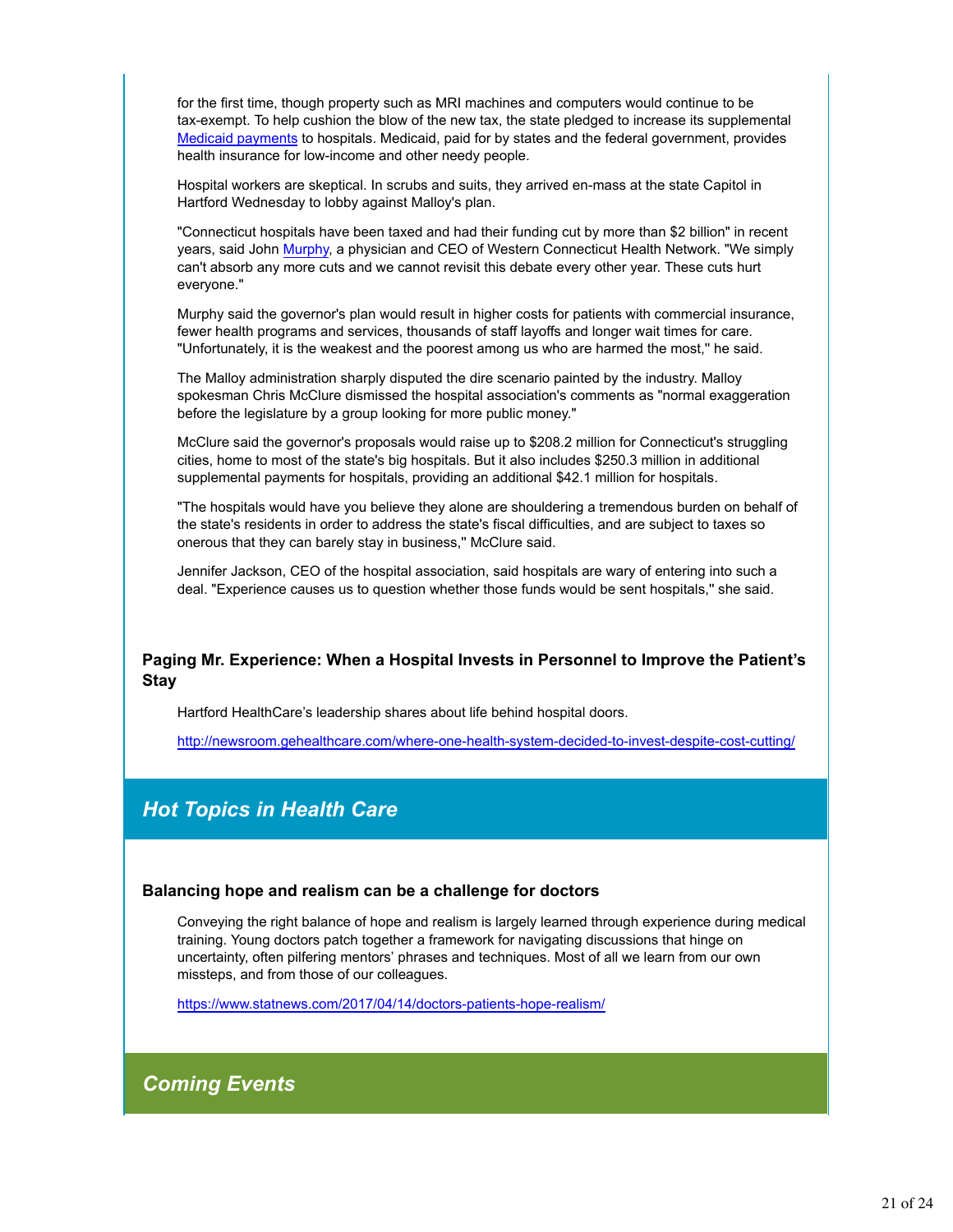# **Advanced Practitioners Symposium**

*Friday, April 28, 7 a.m.-1 p.m., Heublein Hall*

The Department of Medicine is hosting the 2nd Annual Advanced Practitioners Symposium on Friday, April 28 from 7 am-1 p.m. in Heublein Hall of the Education and Resource Building. Our program is open to all healthcare providers including physicians, APRNs, PAs and students.

Topics to be discussed include:

-Management of acute delirium

-Appropriate use of opioids in multi modal analgesic therapy

- Comprehensive infection evaluation  $\bullet$
- $\bullet$ Dermatologic assessment of common lesions

Register by calling the Hartford Hospital Health Referral Service line at 1.855.HHC.HERE (1.855.442.4373). Space is limited; however, if the class is full, you will be placed on a waiting list and be called if there are any cancellations

# **Saturday, May 13: 8:30 a.m.-12:30 p.m.**

*Value-Based Oncology: Understanding and Adapting to New Paradigms in Care*

This first-ever symposium sponsored by Hartford HealthCare Cancer Institute at Hartford Hospital is offered for a wide audience including all oncology practitioners (medical oncologists, radiation oncologists, surgical oncologists), APRNs, RNs, as well as practice managers, industry representatives and health system administrators.

Value-based medicine is an essential part of any healthcare reform discussion today. As the U.S. healthcare ecosystem grapples to understand what value-based medicine means, patients, providers, hospital systems and the life sciences industry will have an increasing voice in those discussions. Because cancer care costs are among the fastest growing segments of the healthcare economy, more change is happening faster in oncology than other medical chronic diseases. As a result healthcare delivery reform in oncology will help determine a national model that will be applicable across medicine.

This symposium will provide critical insight into the discussions that are happening today around value-based medicine as it relates to cancer care delivery in the U.S. Economic value models that incorporate patient values, change management for oncologists adjusting to new priorities in clinical care and models of data sharing and collaborative quality improvement will be presented.

Fees:

- No fees for Hartford HealthCare providers or employees
- \$25 for non-Hartford HealthCare M.D.s
- \$50 for Industry (Pharmaceutical/Insurance) representatives
- No fees for Memorial Sloan Kettering/Lehigh Health System providers

# **Annual Medical Staff/Board Spring Event June 8; Medical Staff Award Winners Announced**

The Annual Medical Staff-Board Spring Event will be held on Thursday, June 8 from 6-8:30 p.m. in Heublein Hall.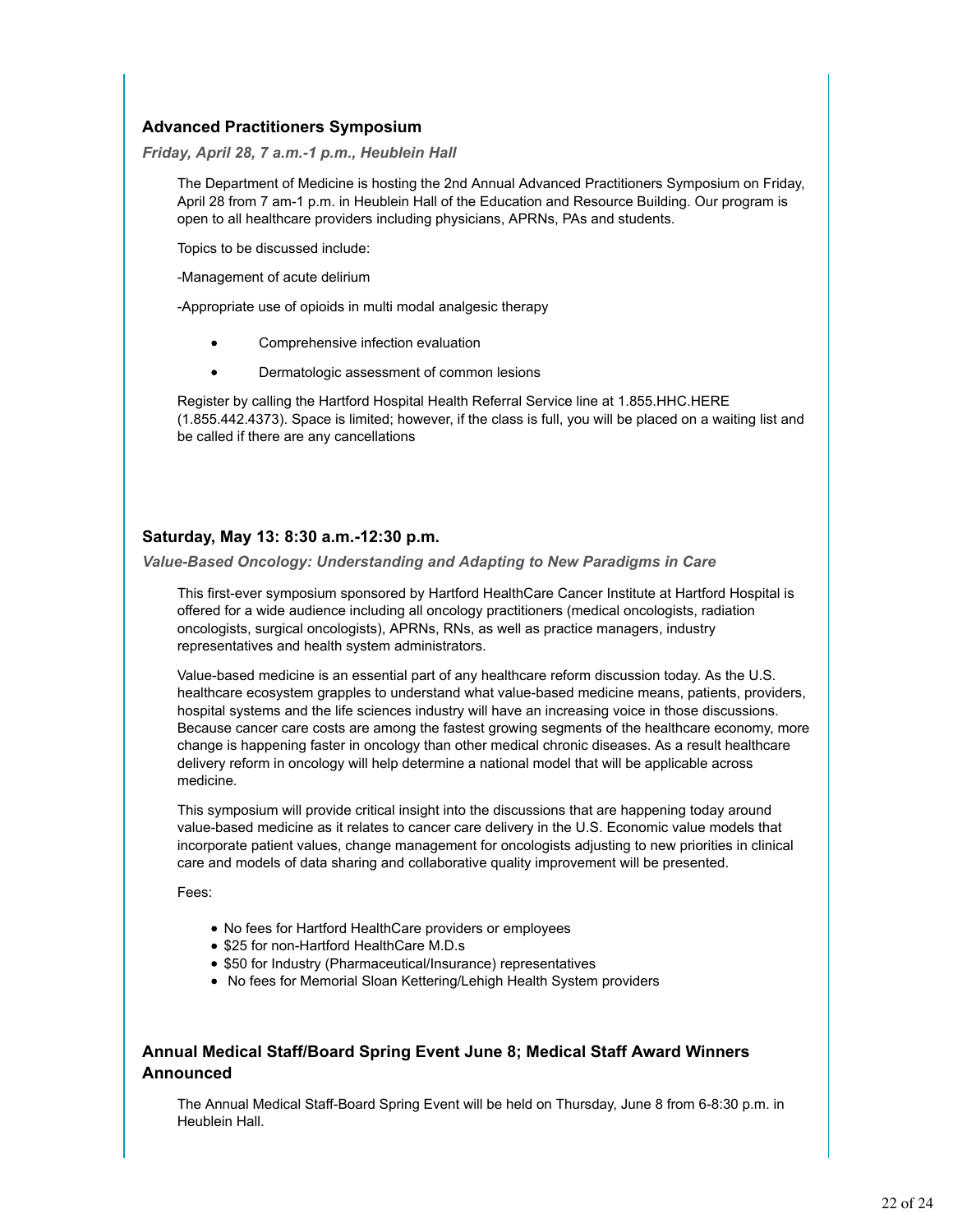Part of the event is the Annual Medical Staff Awards, which honor individuals who have made exceptional contributions to the medical community.

Please join your colleagues in recognizing the accomplishments of the recipients of our Annual Medical Staff Awards, and welcome our new faculty members joining Hartford Hospital. Awards will be presented to:

- **Dr. Robin Deutsch** and **Dr. Amre Nouh** *DAVID HULL, MD YOUNG PRACTITIONER AWARD*
- **Dr. John McArdle** *JOHN K. SPRINGER HUMANITARIAN AWARD*
- **Patricia Veronneau, RN, MSN** *CLINICIAN IN PHILANTHROPY AWARD*
- **Dr. R. Frederic Knauft** *DISTINGUISHED SERVICE AWARD*
- **Dr. Adam Steinberg** *QUALITY & SAFETY AWARD*

# **Save the Date: Medical Staff End of Summer Event**

*September 16 (Friday), 6-9 p.m., New Britain Museum of American Art*

Join the Medical Staff Officers and your colleagues from the Hartford Hospital Medical Staff for a unique opportunity to socialize and enjoy each other's company.

*September 16 (Friday), 6-9 p.m., New Britain Museum of American Art.* **More details to follow!**

### *Save the date***:**

### **Wednesday, Oct. 4: 7:30 a.m. - 3:30 p.m.**

*33rd Annual Cardiovascular* **Symposium**

CT Convention Center

### **Please register for this event by calling 1.855.HHC.HERE (1.855.442.4373)**

### **Medical Staff Meetings**

PLEASE SAVE THE DATES. MORE INFORMATION WILL BE SENT TO YOU FOR EACH EVENT.

Questions may be directed to Luisa Machado, physician navigator, at Luisa.Machado@hhchealth.org or by phone at 860-883-8497.

| <b>DATE</b>       | TIME                  | <b>EVENT</b>                                         | LOCATION                                       |
|-------------------|-----------------------|------------------------------------------------------|------------------------------------------------|
| Thursday, June 8  | 6 p.m.                | <b>HH Board/Medical</b><br><b>Staff Spring Event</b> | <b>Hartford Hospital</b><br>ERC, Heublein Hall |
|                   |                       | Featuring new<br>physicians                          |                                                |
| Thursday, June 15 | $6:45 - 7:45$<br>a.m. | Semi-Annual Medical<br><b>Staff Meeting</b>          | Gilman Auditorium                              |
|                   |                       |                                                      | (Continental breakfast<br>$6:15-6:45$ a.m.)    |